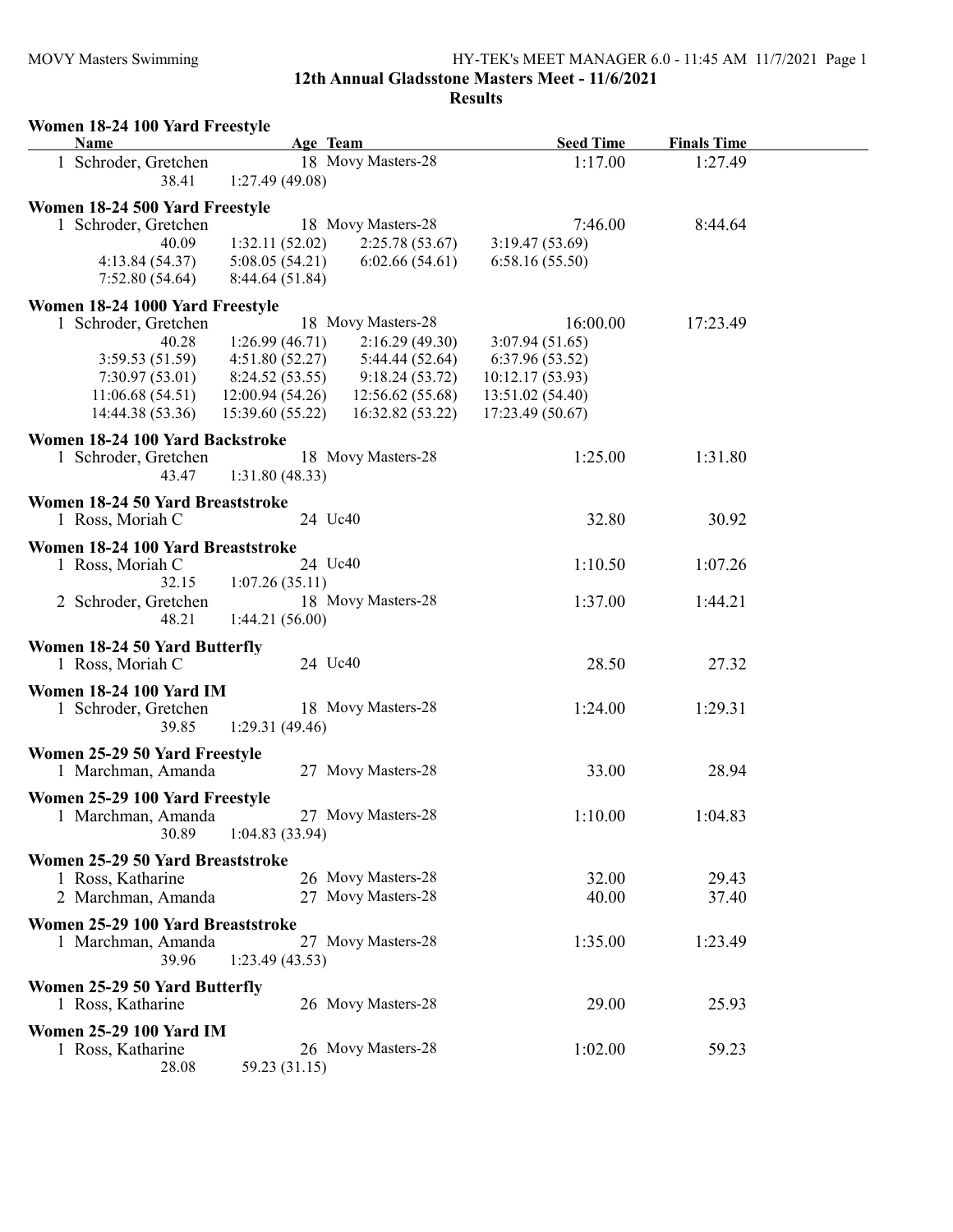#### 12th Annual Gladsstone Masters Meet - 11/6/2021 Results

| Women 30-34 50 Yard Freestyle     |                                      |                  |          |
|-----------------------------------|--------------------------------------|------------------|----------|
| 1 Hutchins, Lacie                 | 32 Fort Leavenworth Lancers-28       | 48.24            | 34.31    |
| 2 Collett, Rebecca                | 34 Movy Masters-28                   | 37.00            | 40.33    |
| 3 Gonzalez, Alexeis A             | 33 Fort Leavenworth Lancers-28       | 1:00.00          | 46.32    |
| Women 30-34 100 Yard Freestyle    |                                      |                  |          |
| 1 Hutchins, Lacie                 | 32 Fort Leavenworth Lancers-28       | 1:36.49          | 1:18.67  |
| 35.27                             | 1:18.67(43.40)                       |                  |          |
|                                   |                                      |                  |          |
| Women 30-34 200 Yard Freestyle    |                                      |                  |          |
| 1 Collett, Rebecca                | 34 Movy Masters-28                   | 3:05.00          | 3:07.75  |
| 43.63                             | 2:20.49(49.08)<br>1:31.41(47.78)     | 3:07.75(47.26)   |          |
| Women 30-34 500 Yard Freestyle    |                                      |                  |          |
| 1 Kelly, Bridget                  | 33 Movy Masters-28                   | 7:36.40          | 7:45.14  |
| 38.58                             | 1:21.67(43.09)<br>2:07.88(46.21)     | 2:55.53(47.65)   |          |
| 3:44.39(48.86)                    | 4:33.40(49.01)<br>5:22.88 (49.48)    | 6:10.95(48.07)   |          |
| 6:59.29(48.34)                    | 7:45.14(45.85)                       |                  |          |
| Women 30-34 1650 Yard Freestyle   |                                      |                  |          |
| 1 Collett, Rebecca                | 34 Movy Masters-28                   | 30:00.00         | 26:57.86 |
| 44.34                             | 2:20.42(48.93)<br>1:31.49(47.15)     | 3:09.89 (49.47)  |          |
| 3:59.97(50.08)                    | 4:50.63(50.66)<br>5:40.95 (50.32)    | 6:31.13(50.18)   |          |
| 7:21.46 (50.33)                   | 8:11.90 (50.44)<br>9:02.46(50.56)    | 9:53.13(50.67)   |          |
| 10:43.73 (50.60)                  | 11:34.81 (51.08)<br>12:26.29 (51.48) | 13:17.33 (51.04) |          |
| 14:08.43 (51.10)                  | 14:59.41 (50.98)<br>15:50.52(51.11)  | 16:42.13 (51.61) |          |
| 17:33.21 (51.08)                  | 18:24.56 (51.35)<br>19:16.23 (51.67) | 20:07.56 (51.33) |          |
| 20:58.90 (51.34)                  | 22:40.95 (51.14)<br>21:49.81 (50.91) | 23:32.61 (51.66) |          |
| 24:23.82 (51.21)                  | 26:06.92 (51.82)<br>25:15.10 (51.28) | 26:57.86 (50.94) |          |
| Women 30-34 50 Yard Backstroke    |                                      |                  |          |
| 1 Gonzalez, Alexeis A             | 33 Fort Leavenworth Lancers-28       | 1:10.00          | 50.95    |
|                                   |                                      |                  |          |
| Women 30-34 200 Yard Backstroke   |                                      |                  |          |
| 1 Kelly, Bridget                  | 33 Movy Masters-28                   | 3:12.50          | 3:07.42  |
| 42.32                             | 2:19.85(1:37.53)<br>3:07.42(47.57)   | 3:07.42()        |          |
| Women 30-34 50 Yard Breaststroke  |                                      |                  |          |
| 1 Hutchins, Lacie                 | 32 Fort Leavenworth Lancers-28       | 1:07.23          | 43.41    |
| 2 Gonzalez, Alexeis A             | 33 Fort Leavenworth Lancers-28       | 1:07.00          | 52.57    |
| Women 30-34 100 Yard Breaststroke |                                      |                  |          |
| 1 Kelly, Bridget                  | 33 Movy Masters-28                   | 1:44.57          | 1:44.60  |
| 51.06                             | 1:44.60(53.54)                       |                  |          |
| 2 Gonzalez, Alexeis A             | 33 Fort Leavenworth Lancers-28       | 2:36.00          | 1:54.95  |
| 51.51                             | 1:54.95(1:03.44)                     |                  |          |
|                                   |                                      |                  |          |
| Women 30-34 200 Yard Breaststroke |                                      |                  |          |
| 1 Kelly, Bridget                  | 33 Movy Masters-28                   | 3:32.94          | 3:57.13  |
| 52.44                             | 2:53.93(1:02.44)<br>1:51.49(59.05)   | 3:57.13(1:03.20) |          |
| Women 30-34 50 Yard Butterfly     |                                      |                  |          |
| 1 Kelly, Bridget                  | 33 Movy Masters-28                   | 41.00            | 44.68    |
| <b>Women 30-34 200 Yard IM</b>    |                                      |                  |          |
| 1 Kelly, Bridget                  | 33 Movy Masters-28                   | 3:09.49          | 3:29.70  |
| 47.96                             | 1:40.42(52.46)<br>2:41.85(1:01.43)   | 3:29.70 (47.85)  |          |
|                                   |                                      |                  |          |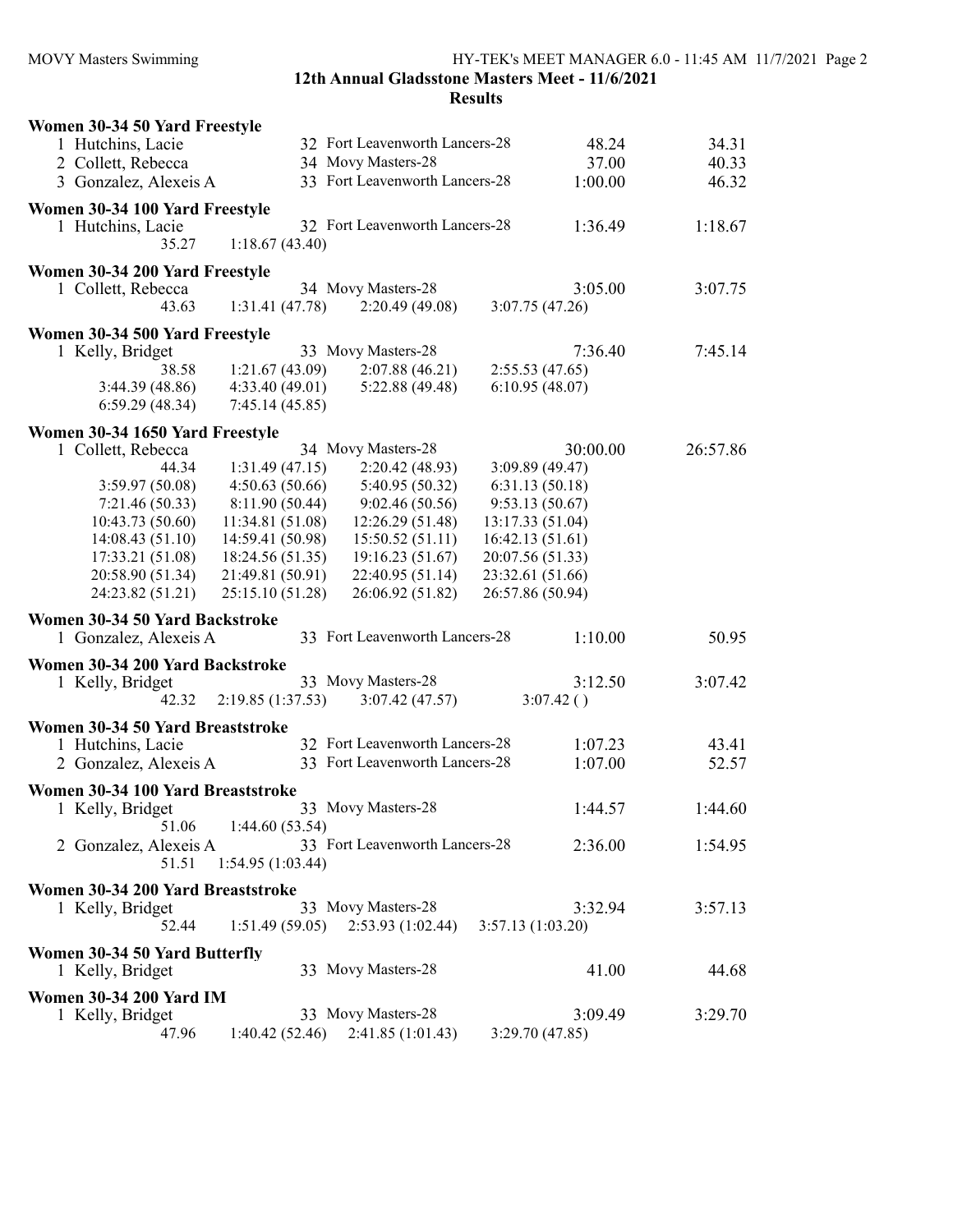#### MOVY Masters Swimming HY-TEK's MEET MANAGER 6.0 - 11:45 AM 11/7/2021 Page 3 12th Annual Gladsstone Masters Meet - 11/6/2021

|  |  |  |  | Women 35-39 1650 Yard Freestyle |
|--|--|--|--|---------------------------------|
|--|--|--|--|---------------------------------|

| 1 Spottswood, Chelsea                                 |                  | 36 Movy Masters-28             | 21:54.54         |                  | 21:47.93 |
|-------------------------------------------------------|------------------|--------------------------------|------------------|------------------|----------|
| 33.88                                                 | 1:11.52(37.64)   | 1:50.54(39.02)                 | 2:30.04 (39.50)  |                  |          |
| 3:10.02(39.98)                                        | 3:49.42 (39.40)  | 4:29.55(40.13)                 | 5:09.56 (40.01)  |                  |          |
| 5:49.39 (39.83)                                       | 6:29.62(40.23)   | 7:10.28(40.66)                 | 7:50.67(40.39)   |                  |          |
| 8:31.00 (40.33)                                       | 9:11.50(40.50)   | 9:52.24(40.74)                 | 10:32.23 (39.99) |                  |          |
| 11:12.33(40.10)                                       | 11:52.51(40.18)  | 12:33.38 (40.87)               | 13:14.21 (40.83) |                  |          |
| 13:54.71 (40.50)                                      | 14:35.16 (40.45) | 15:16.08 (40.92)               | 15:56.69 (40.61) |                  |          |
| 16:36.60 (39.91)                                      | 17:17.00 (40.40) | 17:57.31(40.31)                | 18:37.40 (40.09) |                  |          |
| 19:16.92 (39.52)                                      | 19:56.70 (39.78) | 20:36.49 (39.79)               | 21:13.51 (37.02) | 21:47.93 (34.42) |          |
|                                                       |                  |                                |                  |                  |          |
| Women 35-39 200 Yard Backstroke                       |                  | 36 Movy Masters-28             | 2:40.00          |                  | 2:37.98  |
| 1 Spottswood, Chelsea                                 |                  | 1:57.10(41.29)                 |                  |                  |          |
| 36.37                                                 | 1:15.81(39.44)   |                                | 2:37.98 (40.88)  |                  |          |
| Women 35-39 200 Yard Breaststroke                     |                  |                                |                  |                  |          |
| 1 Spottswood, Chelsea                                 |                  | 36 Movy Masters-28             | 2:45.00          |                  | 2:50.56  |
| 36.79                                                 | 1:19.91(43.12)   | 2:05.16(45.25)                 | 2:50.56(45.40)   |                  |          |
| Women 40-44 50 Yard Freestyle                         |                  |                                |                  |                  |          |
| 1 Wolfe, Christina N                                  |                  | 40 Movy Masters-28             |                  | 40.00            | 36.55    |
| 2 Waldon, Sarah J                                     |                  | 43 Fort Leavenworth Lancers-28 |                  | 45.00            | 43.22    |
| 3 Flemons, Etoile A                                   |                  | 44 Movy Masters-28             |                  | 49.55            | 45.51    |
|                                                       |                  |                                |                  |                  |          |
| Women 40-44 500 Yard Freestyle                        |                  |                                |                  |                  |          |
| 1 Miller, Paige                                       |                  | 41 Movy Masters-28             | 5:50.00          |                  | 5:43.90  |
| 30.30                                                 | 1:03.91(33.61)   | 1:38.33(34.42)                 | 2:12.98(34.65)   |                  |          |
| 2:47.79 (34.81)                                       | 3:22.88(35.09)   | 3:58.08 (35.20)                | 4:33.48 (35.40)  |                  |          |
| 5:09.16 (35.68)                                       | 5:43.90 (34.74)  |                                |                  |                  |          |
| 2 Grimm, Jodie                                        |                  | 40 Fort Leavenworth Lancers-28 | 6:30.00          |                  | 6:27.87  |
| 33.82                                                 | 1:10.87(37.05)   | 1:50.31(39.44)                 | 2:29.61 (39.30)  |                  |          |
| 3:09.57 (39.96)                                       | 3:49.83(40.26)   | 4:29.73(39.90)                 | 5:10.12(40.39)   |                  |          |
| 5:49.67 (39.55)                                       | 6:27.87(38.20)   |                                |                  |                  |          |
| 3 Banner, Sara                                        |                  | 44 Movy Masters-28             | 8:20.86          |                  | 8:27.51  |
| 45.70                                                 | 1:37.11(51.41)   | 2:28.62(51.51)                 | 3:20.03(51.41)   |                  |          |
| 4:11.37(51.34)                                        | 5:02.65(51.28)   | 5:54.09(51.44)                 | 6:46.65(52.56)   |                  |          |
| 7:38.00(51.35)                                        | 8:27.51 (49.51)  |                                |                  |                  |          |
|                                                       |                  |                                |                  |                  |          |
| Women 40-44 50 Yard Backstroke<br>1 Flemons, Etoile A |                  | 44 Movy Masters-28             | 1:20.01          |                  | 55.36    |
|                                                       |                  |                                |                  |                  |          |
| Women 40-44 50 Yard Breaststroke                      |                  |                                |                  |                  |          |
| 1 Waldon, Sarah J                                     |                  | 43 Fort Leavenworth Lancers-28 | 1:10.00          |                  | 51.07    |
| Women 40-44 100 Yard Breaststroke                     |                  |                                |                  |                  |          |
| 1 Grimm, Jodie                                        |                  | 40 Fort Leavenworth Lancers-28 | 1:26.06          |                  | 1:25.33  |
| 40.76                                                 | 1:25.33(44.57)   |                                |                  |                  |          |
|                                                       |                  |                                |                  |                  |          |
| Women 40-44 200 Yard Breaststroke                     |                  | 40 Fort Leavenworth Lancers-28 |                  |                  |          |
| 1 Grimm, Jodie                                        |                  |                                | 3:10.00          |                  | 3:08.15  |
| 42.29                                                 | 1:29.86(47.57)   | 2:19.42(49.56)                 | 3:08.15(48.73)   |                  |          |
| 2 Banner, Sara                                        |                  | 44 Movy Masters-28             | 3:42.83          |                  | 4:08.33  |
| 59.10                                                 | 2:03.07(1:03.97) | 3:06.21(1:03.14)               | 4:08.33(1:02.12) |                  |          |
| Women 40-44 50 Yard Butterfly                         |                  |                                |                  |                  |          |
| 1 Miller, Paige                                       |                  | 41 Movy Masters-28             |                  | 29.00            | 30.62    |
| 2 Flemons, Etoile A                                   |                  | 44 Movy Masters-28             | 1:30.01          |                  | 56.30    |
|                                                       |                  |                                |                  |                  |          |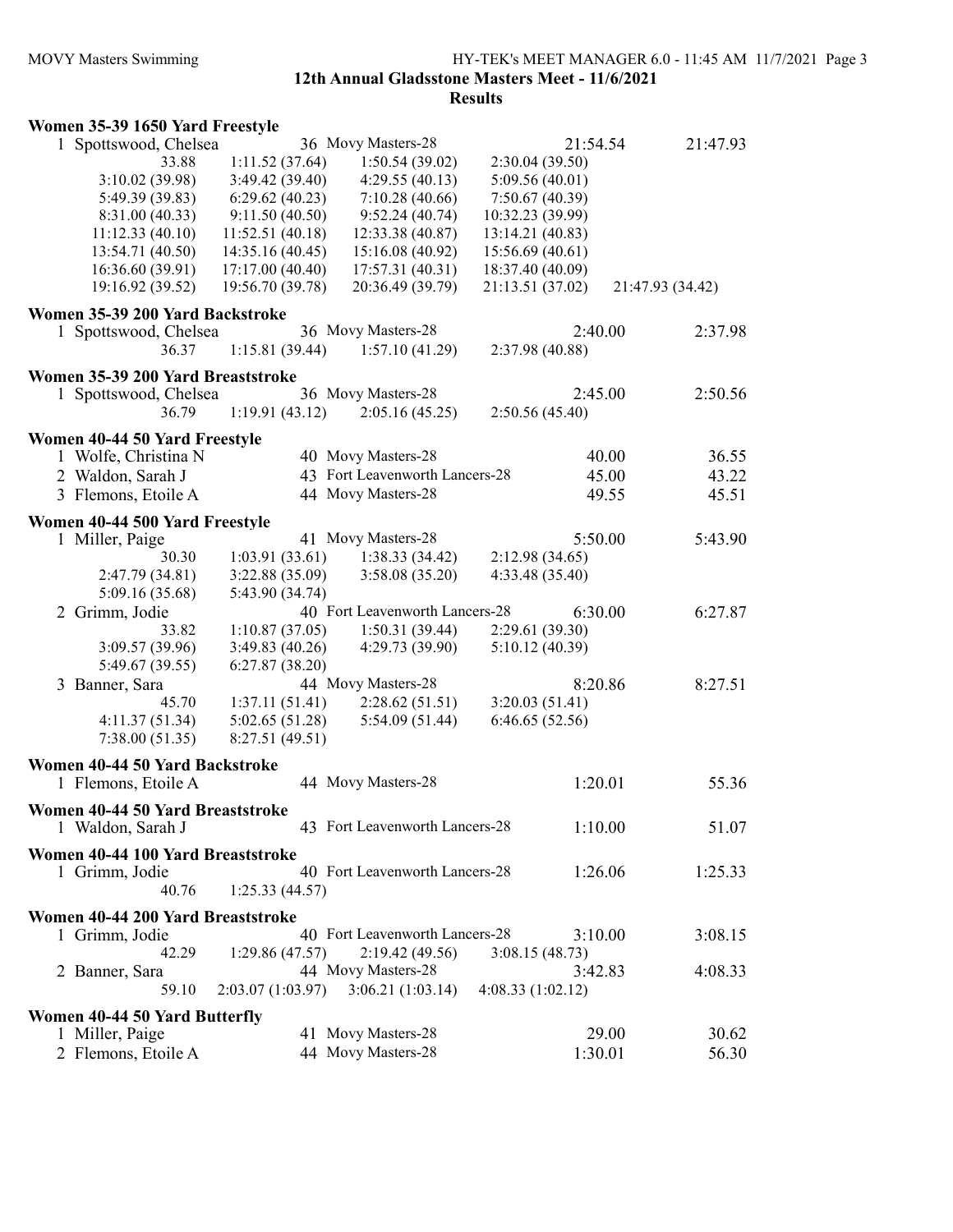| Women 40-44 200 Yard Butterfly   |                  |                                     |                 |         |
|----------------------------------|------------------|-------------------------------------|-----------------|---------|
| 1 Banner, Sara                   |                  | 44 Movy Masters-28                  | 3:43.67         | 3:48.24 |
| 51.41                            | 1:50.30(58.89)   | 2:49.31(59.01)                      | 3:48.24(58.93)  |         |
|                                  |                  |                                     |                 |         |
| <b>Women 40-44 100 Yard IM</b>   |                  | 40 Fort Leavenworth Lancers-28      | 1:17.00         | 1:16.32 |
| 1 Grimm, Jodie<br>36.32          | 1:16.32(40.00)   |                                     |                 |         |
|                                  |                  | 44 Movy Masters-28                  | 1:36.01         | 1:38.53 |
| 2 Banner, Sara<br>46.63          | 1:38.53(51.90)   |                                     |                 |         |
| 3 Flemons, Etoile A              |                  | 44 Movy Masters-28                  | 2:50.01         | 1:53.51 |
| 52.15                            | 1:53.51(1:01.36) |                                     |                 |         |
|                                  |                  |                                     |                 |         |
| <b>Women 40-44 400 Yard IM</b>   |                  |                                     |                 |         |
| 1 Banner, Sara                   |                  | 44 Movy Masters-28                  | 7:16.27         | 7:24.95 |
| 50.93                            |                  | $1:50.08(59.15)$ $2:46.49(56.41)$   | 3:42.10(55.61)  |         |
| 4:42.89(1:00.79)                 |                  | $5:44.68(1:01.79)$ $6:34.06(49.38)$ | 7:24.95 (50.89) |         |
| Women 45-49 50 Yard Freestyle    |                  |                                     |                 |         |
| 1 Attig, Jennifer                |                  | 47 Movy Masters-28                  | 32.25           | 30.15   |
| 2 Belanus, Sarah                 |                  | 45 Movy Masters-28                  | 35.00           | 30.29   |
|                                  |                  |                                     |                 |         |
| Women 45-49 100 Yard Freestyle   |                  |                                     |                 |         |
| 1 Attig, Jennifer                |                  | 47 Movy Masters-28                  | 1:12.45         | 1:08.55 |
| 33.06                            | 1:08.55(35.49)   |                                     |                 |         |
| Women 45-49 50 Yard Backstroke   |                  |                                     |                 |         |
| 1 Belanus, Sarah                 |                  | 45 Movy Masters-28                  | 40.00           | 37.25   |
| Women 45-49 200 Yard Backstroke  |                  |                                     |                 |         |
| 1 Attig, Jennifer                |                  | 47 Movy Masters-28                  | 2:59.31         | 2:47.67 |
| 39.65                            | 1:22.29(42.64)   | 2:05.77(43.48)                      | 2:47.67(41.90)  |         |
|                                  |                  |                                     |                 |         |
| Women 45-49 50 Yard Breaststroke |                  |                                     |                 |         |
| 1 Belanus, Sarah                 |                  | 45 Movy Masters-28                  | 42.00           | 42.33   |
| Women 45-49 50 Yard Butterfly    |                  |                                     |                 |         |
| 1 Attig, Jennifer                |                  | 47 Movy Masters-28                  | 32.90           | 33.91   |
|                                  |                  |                                     |                 |         |
| <b>Women 45-49 100 Yard IM</b>   |                  |                                     |                 |         |
| 1 Attig, Jennifer                |                  | 47 Movy Masters-28                  | 1:16.60         | 1:19.76 |
| 36.74                            | 1:19.76(43.02)   |                                     |                 |         |
| <b>Women 45-49 200 Yard IM</b>   |                  |                                     |                 |         |
| 1 Attig, Jennifer                |                  | 47 Movy Masters-28                  | 2:54.93         | 2:50.00 |
| 36.49                            | 1:21.22(44.73)   | 2:11.20 (49.98)                     | 2:50.00(38.80)  |         |
| Women 50-54 50 Yard Freestyle    |                  |                                     |                 |         |
| 1 Elsener, Lisa                  |                  | 52 Movy Masters-28                  | 39.00           | 36.39   |
|                                  |                  |                                     |                 |         |
| Women 50-54 100 Yard Freestyle   |                  |                                     |                 |         |
| 1 Elsener, Lisa                  |                  | 52 Movy Masters-28                  | 1:25.00         | 1:17.69 |
| 36.91                            | 1:17.69(40.78)   |                                     |                 |         |
| Women 50-54 50 Yard Backstroke   |                  |                                     |                 |         |
| 1 Elsener, Lisa                  |                  | 52 Movy Masters-28                  | 45.00           | 46.05   |
|                                  |                  |                                     |                 |         |
| Women 50-54 50 Yard Breaststroke |                  | 52 Movy Masters-28                  | 50.00           |         |
| 1 Elsener, Lisa                  |                  |                                     |                 | 48.47   |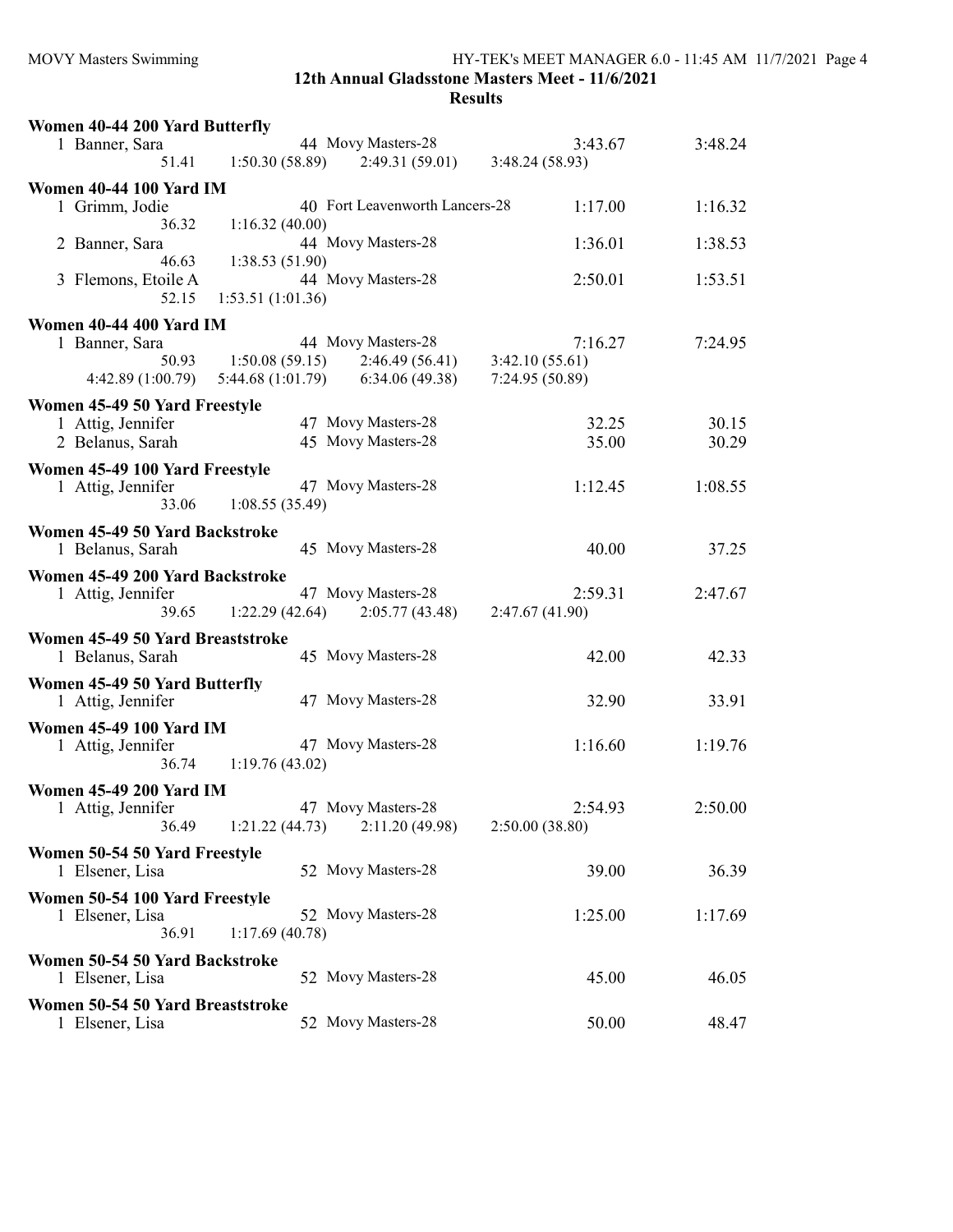| Results |  |
|---------|--|
|---------|--|

| Women 50-54 100 Yard Breaststroke |                  |                    |                  |         |                  |
|-----------------------------------|------------------|--------------------|------------------|---------|------------------|
| 1 Elsener, Lisa                   |                  | 52 Movy Masters-28 |                  | 1:40.00 | 1:44.70          |
| 49.82                             | 1:44.70 (54.88)  |                    |                  |         |                  |
| <b>Women 50-54 100 Yard IM</b>    |                  |                    |                  |         |                  |
| 1 Elsener, Lisa                   |                  | 52 Movy Masters-28 |                  | 1:40.00 | 1:34.08          |
| 47.39                             | 1:34.08(46.69)   |                    |                  |         |                  |
|                                   |                  |                    |                  |         |                  |
| Women 55-59 50 Yard Freestyle     |                  | 56 Movy Masters-28 |                  | 34.00   | 34.60            |
| 1 Avery, Michele                  |                  |                    |                  |         |                  |
| Women 55-59 1000 Yard Freestyle   |                  |                    |                  |         |                  |
| 1 Avery, Michele                  |                  | 56 Movy Masters-28 | 16:00.00         |         | 16:06.06         |
| 39.55                             | 1:23.40(43.85)   | 2:08.92(45.52)     | 2:55.96 (47.04)  |         |                  |
| 3:43.56 (47.60)                   | 4:31.46 (47.90)  | 5:19.98 (48.52)    | 6:09.01(49.03)   |         |                  |
| 6:58.28(49.27)                    | 7:47.76 (49.48)  | 8:37.94(50.18)     | 9:28.33 (50.39)  |         |                  |
| 10:18.83(50.50)                   | 11:08.52(49.69)  | 11:58.21(49.69)    | 12:48.24 (50.03) |         |                  |
| 13:38.33 (50.09)                  | 14:28.00 (49.67) | 15:17.99 (49.99)   | 16:06.06 (48.07) |         |                  |
| Women 55-59 1650 Yard Freestyle   |                  |                    |                  |         |                  |
| 1 Huettner, Heather               |                  | 56 Movy Masters-28 | 25:28.86         |         | 22:12.50         |
| 35.16                             | 1:12.98 (37.82)  | 1:51.54(38.56)     | 2:31.12 (39.58)  |         |                  |
| 3:10.34(39.22)                    | 3:50.36(40.02)   | 4:30.88 (40.52)    | 5:11.09(40.21)   |         |                  |
| 5:52.20(41.11)                    | 6:33.01(40.81)   | 7:14.42(41.41)     | 7:55.54(41.12)   |         |                  |
| 8:36.33 (40.79)                   | 9:17.54(41.21)   | 9:58.80(41.26)     | 10:39.96 (41.16) |         |                  |
| 11:20.90 (40.94)                  | 12:01.55(40.65)  | 12:42.70(41.15)    | 13:24.21 (41.51) |         |                  |
| 14:05.19 (40.98)                  | 14:46.30 (41.11) | 15:27.18 (40.88)   | 16:08.50 (41.32) |         |                  |
| 16:49.79 (41.29)                  | 17:30.27 (40.48) | 18:11.04 (40.77)   | 18:52.22 (41.18) |         |                  |
| 19:33.21 (40.99)                  | 20:13.90 (40.69) | 20:54.32 (40.42)   | 21:34.51 (40.19) |         | 22:12.50 (37.99) |
| Women 55-59 50 Yard Backstroke    |                  |                    |                  |         |                  |
| 1 Avery, Michele                  |                  | 56 Movy Masters-28 |                  | 42.00   | 42.36            |
|                                   |                  |                    |                  |         |                  |
| Women 55-59 200 Yard Backstroke   |                  |                    |                  |         |                  |
| 1 Huettner, Heather               |                  | 56 Movy Masters-28 |                  | 3:04.39 | 2:53.50          |
| 40.69                             | 1:24.67(43.98)   | 2:09.91 (45.24)    | 2:53.50(43.59)   |         |                  |
| Women 55-59 50 Yard Breaststroke  |                  |                    |                  |         |                  |
| 1 Huettner, Heather               |                  | 56 Movy Masters-28 |                  | 41.93   | 41.09            |
| 2 Avery, Michele                  |                  | 56 Movy Masters-28 |                  | 48.00   | 45.76            |
| Women 55-59 100 Yard Breaststroke |                  |                    |                  |         |                  |
| 1 Huettner, Heather               |                  | 56 Movy Masters-28 |                  | 1:32.02 | 1:29.69          |
| 42.93                             | 1:29.69(46.76)   |                    |                  |         |                  |
|                                   |                  |                    |                  |         |                  |
| Women 55-59 200 Yard Breaststroke |                  |                    |                  |         |                  |
| 1 Huettner, Heather               |                  | 56 Movy Masters-28 |                  | 3:26.90 | 3:18.78          |
| 44.87                             | 1:35.21(50.34)   | 2:28.53(53.32)     | 3:18.78(50.25)   |         |                  |
| Women 55-59 100 Yard Butterfly    |                  |                    |                  |         |                  |
| 1 Huettner, Heather               |                  | 56 Movy Masters-28 |                  | 1:13.57 | 1:24.04          |
| 39.76                             | 1:24.04(44.28)   |                    |                  |         |                  |
|                                   |                  |                    |                  |         |                  |
| Women 55-59 200 Yard Butterfly    |                  | 55 Movy Masters-28 |                  | 3:26.00 | 3:08.74          |
| 1 Terzopoulos, Lori<br>42.11      | 1:30.15(48.04)   | 3:08.74(1:38.59)   | 3:08.74()        |         |                  |
|                                   |                  |                    |                  |         |                  |
| Women 65-69 50 Yard Freestyle     |                  |                    |                  |         |                  |
| 1 Mathiesen, Jeanne               |                  | 67 Movy Masters-28 |                  | 42.00   | 37.55            |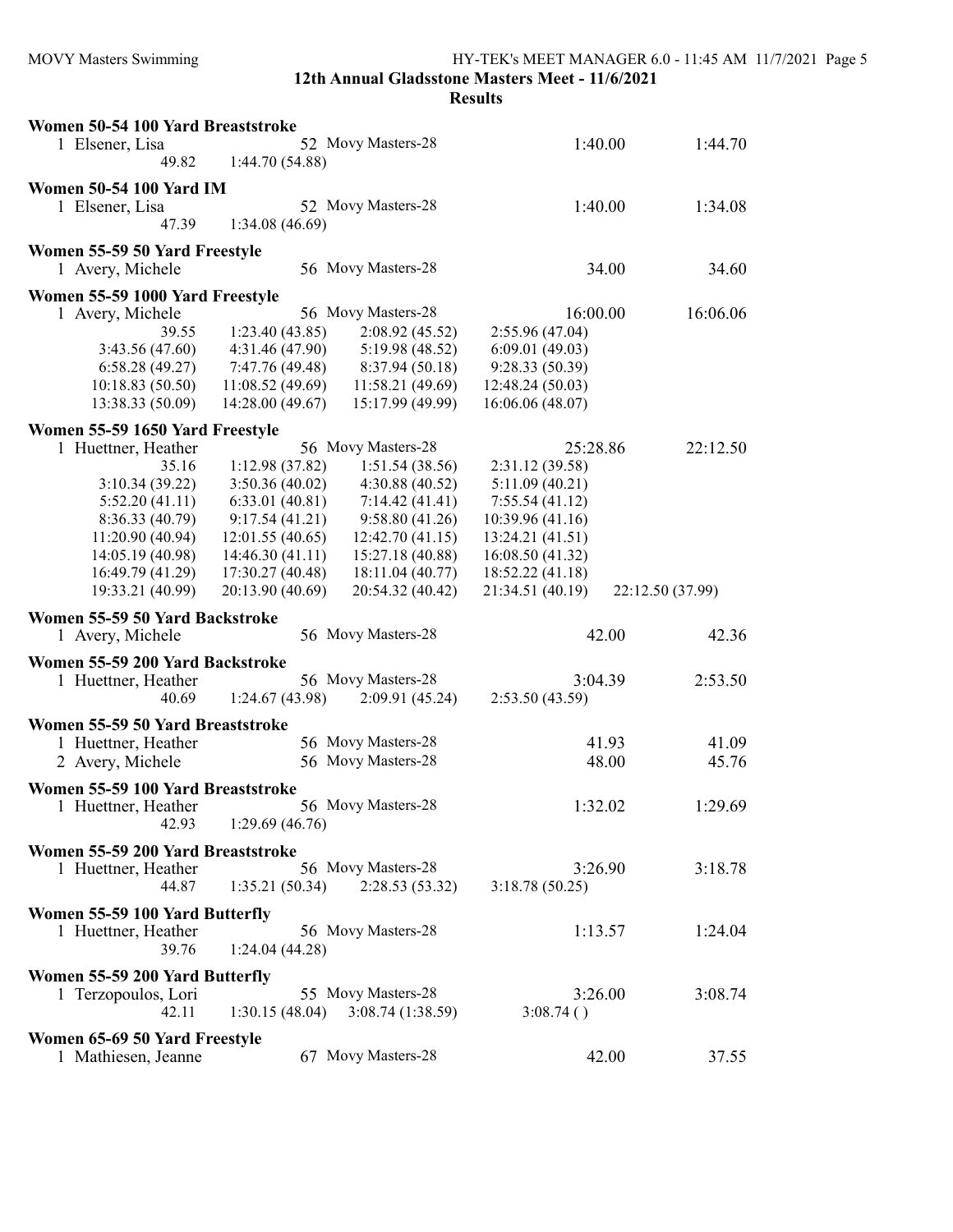| <b>MOVY Masters Swimming</b>                          | HY-TEK's MEET MANAGER 6.0 - 11:45 AM 11/7/2021 Page 6<br>12th Annual Gladsstone Masters Meet - 11/6/2021 |                |         |  |
|-------------------------------------------------------|----------------------------------------------------------------------------------------------------------|----------------|---------|--|
|                                                       |                                                                                                          | <b>Results</b> |         |  |
|                                                       |                                                                                                          |                |         |  |
| (Women 65-69 50 Yard Freestyle)<br>2 Conley, Patricia | 65 Movy Masters-28                                                                                       | 50.00          | 42.36   |  |
| Women 65-69 100 Yard Freestyle                        |                                                                                                          |                |         |  |
| 1 McGiverin, Teresa                                   | 65 Movy Masters-28                                                                                       | 1:20.00        | 1:18.74 |  |
| 38.01                                                 | 1:18.74(40.73)                                                                                           |                |         |  |
| Women 65-69 50 Yard Breaststroke                      |                                                                                                          |                |         |  |
| 1 Conley, Patricia                                    | 65 Movy Masters-28                                                                                       | 54.00          | 54.92   |  |
|                                                       |                                                                                                          |                |         |  |
| Women 65-69 200 Yard Breaststroke                     |                                                                                                          |                |         |  |
| 1 Mathiesen, Jeanne                                   | 67 Movy Masters-28                                                                                       | 4:00.00        | 3:53.31 |  |
| 52.91                                                 | $1:52.44(59.53)$ $2:54.13(1:01.69)$                                                                      | 3:53.31(59.18) |         |  |
| Women 65-69 50 Yard Butterfly                         |                                                                                                          |                |         |  |
| 1 McGiverin, Teresa                                   | 65 Movy Masters-28                                                                                       | 45.00          | 40.43   |  |
| <b>Women 65-69 100 Yard IM</b>                        |                                                                                                          |                |         |  |
| 1 McGiverin, Teresa                                   | 65 Movy Masters-28                                                                                       | 1:30.00        | 1:28.95 |  |
| 41.83                                                 | 1:28.95(47.12)                                                                                           |                |         |  |
| 2 Mathiesen, Jeanne                                   | 67 Movy Masters-28                                                                                       | 2:00.00        | 1:40.64 |  |
| 49.84                                                 | 1:40.64(50.80)                                                                                           |                |         |  |
|                                                       |                                                                                                          |                |         |  |
| Men 18-24 50 Yard Freestyle                           |                                                                                                          |                |         |  |
| 1 Donnelly, Evan                                      | 22 Movy Masters-28<br>23 Trident Masters-27                                                              | 27.00          | 24.25   |  |
| 2 Portway, Bradley S                                  |                                                                                                          | 23.90          | 24.66   |  |
| Men 18-24 100 Yard Freestyle                          |                                                                                                          |                |         |  |
| 1 Donnelly, Evan                                      | 22 Movy Masters-28                                                                                       | 56.00          | 54.08   |  |
| 26.09                                                 | 54.08 (27.99)                                                                                            |                |         |  |
| 2 Portway, Bradley S                                  | 23 Trident Masters-27                                                                                    | 54.00          | 56.56   |  |
| 27.34                                                 | 56.56 (29.22)                                                                                            |                |         |  |
| Men 18-24 50 Yard Backstroke                          |                                                                                                          |                |         |  |
| 1 Donnelly, Evan                                      | 22 Movy Masters-28                                                                                       | 30.00          | 28.52   |  |
|                                                       |                                                                                                          |                |         |  |
| Men 18-24 50 Yard Butterfly                           |                                                                                                          |                |         |  |
| 1 Donnelly, Evan                                      | 22 Movy Masters-28<br>23 Trident Masters-27                                                              | 29.00          | 25.96   |  |
| 2 Portway, Bradley S                                  |                                                                                                          | 28.50          | 29.67   |  |
| <b>Men 18-24 100 Yard IM</b>                          |                                                                                                          |                |         |  |
| 1 Donnelly, Evan                                      | 22 Movy Masters-28                                                                                       | 1:00.00        | 59.95   |  |
| 27.29                                                 | 59.95 (32.66)                                                                                            |                |         |  |
| 2 Portway, Bradley S                                  | 23 Trident Masters-27                                                                                    | 1:10.00        | 1:06.49 |  |
| 30.17                                                 | 1:06.49(36.32)                                                                                           |                |         |  |
| Men 25-29 50 Yard Freestyle                           |                                                                                                          |                |         |  |
| 1 Lyle, Jesse                                         | 27 Movy Masters-28                                                                                       | 25.50          | 24.79   |  |
|                                                       |                                                                                                          |                |         |  |
| Men 25-29 100 Yard Freestyle                          | 29 Movy Masters-28                                                                                       |                |         |  |
| 1 Smith, Ryan A<br>26.55                              |                                                                                                          | 1:00.00        | 54.86   |  |
|                                                       | 54.86 (28.31)<br>27 Movy Masters-28                                                                      | 55.10          |         |  |
| 2 Lyle, Jesse<br>26.37                                | 54.98 (28.61)                                                                                            |                | 54.98   |  |
|                                                       |                                                                                                          |                |         |  |
| Men 25-29 200 Yard Freestyle                          |                                                                                                          |                |         |  |
| 1 Smith, Ryan A                                       | 29 Movy Masters-28                                                                                       | 2:10.00        | 2:02.53 |  |
| 28.43                                                 | 1:30.22(31.42)<br>58.80 (30.37)                                                                          | 2:02.53(32.31) |         |  |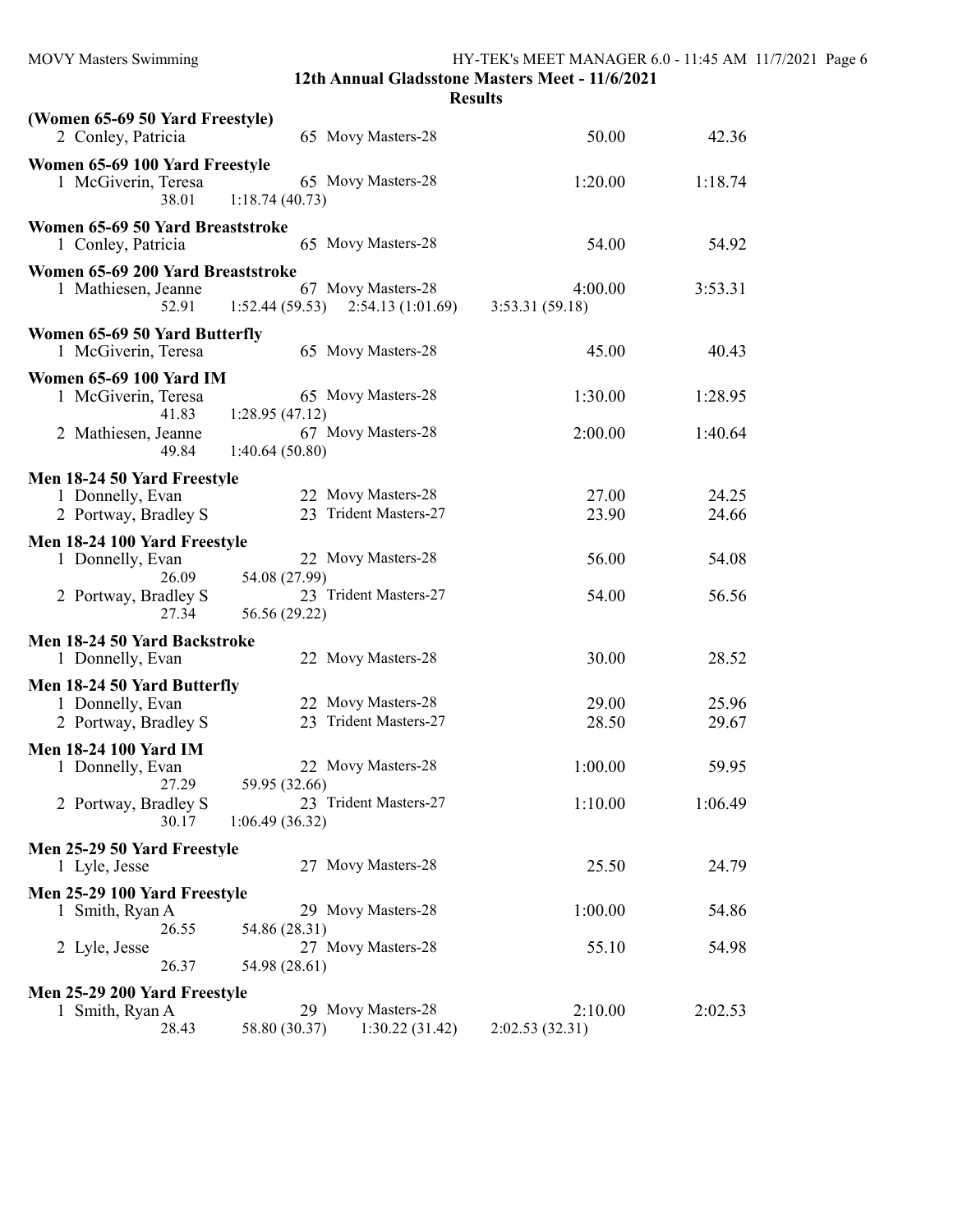| Men 25-29 100 Yard Backstroke                |                                 |                            |         |
|----------------------------------------------|---------------------------------|----------------------------|---------|
| 1 Smith, Ryan A                              | 29 Movy Masters-28              | 1:10.00                    | 1:02.54 |
| 30.27                                        | 1:02.54(32.27)                  |                            |         |
| Men 25-29 100 Yard Butterfly                 |                                 |                            |         |
| 1 Smith, Ryan A                              | 29 Movy Masters-28              | 1:05.00                    | 1:01.70 |
| 29.01                                        | 1:01.70(32.69)                  |                            |         |
| <b>Men 25-29 100 Yard IM</b>                 |                                 |                            |         |
| 1 Smith, Ryan A                              | 29 Movy Masters-28              | 1:10.00                    | 1:03.01 |
| 28.07                                        | 1:03.01(34.94)                  |                            |         |
| Men 30-34 50 Yard Freestyle                  |                                 |                            |         |
| 1 Montoya, Jose                              | 30 Movy Masters-28              | 24.11                      | 22.73   |
|                                              |                                 |                            |         |
| Men 30-34 100 Yard Freestyle                 |                                 |                            |         |
| 1 Montoya, Jose                              | 30 Movy Masters-28              | 52.20                      | 49.90   |
| 24.70                                        | 49.90 (25.20)                   |                            |         |
| Men 30-34 200 Yard Freestyle                 |                                 |                            |         |
| 1 Montoya, Jose                              | 30 Movy Masters-28              | 1:56.60                    | 1:59.24 |
| 26.24                                        | 55.82 (29.58)<br>1:26.54(30.72) | 1:59.24(32.70)             |         |
| <b>Men 30-34 100 Yard IM</b>                 |                                 |                            |         |
| 1 Montoya, Jose                              | 30 Movy Masters-28              | 1:00.02                    | 57.29   |
| 27.19                                        | 57.29 (30.10)                   |                            |         |
| Men 35-39 50 Yard Freestyle                  |                                 |                            |         |
| 1 Jaben, Max                                 | 35 Movy Masters-28              | 22.50                      | 23.08   |
| 2 Zasadny, Alex                              | 36 Movy Masters-28              | 25.00                      | 24.22   |
| 3 Mann, Mark L                               | 35 Movy Masters-28              | 30.00                      | 28.95   |
| 4 Gieslesr, Lee                              | 36 Movy Masters-28              | 2:50.00                    | 41.91   |
|                                              |                                 |                            |         |
| Men 35-39 100 Yard Freestyle<br>1 Jaben, Max | 35 Movy Masters-28              | 49.00                      | 50.63   |
| 24.79                                        | 50.63 (25.84)                   |                            |         |
| 2 Mann, Mark L                               | 35 Movy Masters-28              | 1:15.00                    | 1:10.17 |
| 33.11                                        | 1:10.17(37.06)                  |                            |         |
|                                              |                                 |                            |         |
| Men 35-39 200 Yard Freestyle                 | 36 Movy Masters-28              |                            |         |
| 1 Zasadny, Alex<br>28.21                     | 59.19 (30.98)<br>1:32.05(32.86) | 2:00.00<br>2:04.99 (32.94) | 2:04.99 |
|                                              |                                 |                            |         |
| Men 35-39 50 Yard Backstroke                 |                                 |                            |         |
| 1 Gieslesr, Lee                              | 36 Movy Masters-28              | 2:50.00                    | 53.23   |
| Men 35-39 100 Yard Backstroke                |                                 |                            |         |
| 1 Zasadny, Alex                              | 36 Movy Masters-28              | 1:09.00                    | 1:03.91 |
| 30.73                                        | 1:03.91(33.18)                  |                            |         |
| Men 35-39 50 Yard Butterfly                  |                                 |                            |         |
| 1 Jaben, Max                                 | 35 Movy Masters-28              | 24.00                      | 24.83   |
| 2 Mann, Mark L                               | 35 Movy Masters-28              | 34.00                      | 32.57   |
| 3 Gieslesr, Lee                              | 36 Movy Masters-28              | 2:50.00                    | 1:00.12 |
| Men 35-39 100 Yard Butterfly                 |                                 |                            |         |
| 1 Zasadny, Alex                              | 36 Movy Masters-28              | 1:01.00                    | 1:00.45 |
|                                              |                                 |                            |         |

27.35 1:00.45 (33.10)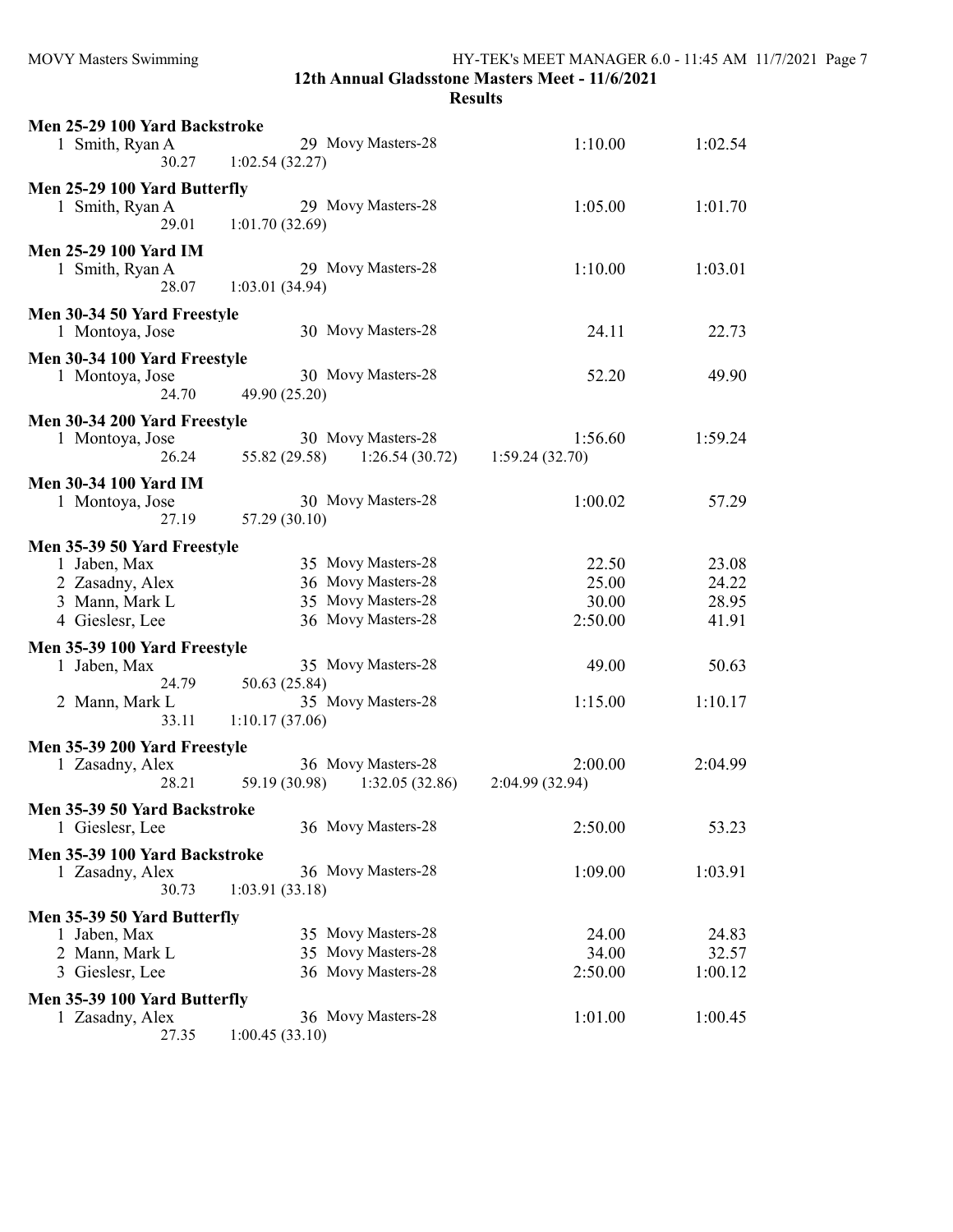### 12th Annual Gladsstone Masters Meet - 11/6/2021 Results

| Men 35-39 100 Yard IM        |                                      |                 |         |
|------------------------------|--------------------------------------|-----------------|---------|
| 1 Jaben, Max                 | 35 Movy Masters-28                   | 55.00           | 58.17   |
| 25.93                        | 58.17 (32.24)                        |                 |         |
| 2 Zasadny, Alex              | 36 Movy Masters-28                   | 1:05.00         | 1:01.62 |
| 27.85                        | 1:01.62(33.77)<br>35 Movy Masters-28 |                 |         |
| 3 Mann, Mark L<br>34.60      | 1:20.04(45.44)                       | 1:25.00         | 1:20.04 |
|                              |                                      |                 |         |
| Men 40-44 50 Yard Freestyle  |                                      |                 |         |
| 1 Dischinger, Drew           | 44 Movy Masters-28                   | 24.47           | 25.05   |
| 2 Allen, Shawn J             | 43 Movy Masters-28                   | 30.00           | 27.66   |
| 3 Hughes, Trey               | 41 Iowa Masters-40                   | 30.68           | 32.79   |
| Men 40-44 100 Yard Freestyle |                                      |                 |         |
| 1 Dischinger, Drew           | 44 Movy Masters-28                   | 58.00           | 54.63   |
| 26.68                        | 54.63 (27.95)                        |                 |         |
| 2 Allen, Shawn J             | 43 Movy Masters-28                   | 1:15.00         | 1:03.35 |
| 29.83                        | 1:03.35(33.52)                       |                 |         |
| 3 Hughes, Trey               | 41 Iowa Masters-40                   | 1:09.28         | 1:19.77 |
| 36.14                        | 1:19.77(43.63)                       |                 |         |
| Men 40-44 200 Yard Freestyle |                                      |                 |         |
| 1 Hughes, Trey               | 41 Iowa Masters-40                   | 2:36.36         | 2:49.23 |
| 34.40                        | 1:14.69(40.29)<br>2:00.25(45.56)     | 2:49.23 (48.98) |         |
| Men 40-44 500 Yard Freestyle |                                      |                 |         |
| 1 Hughes, Trey               | 41 Iowa Masters-40                   | 7:17.35         | 8:03.60 |
| 38.88                        | 1:24.77(45.89)<br>2:12.81(48.04)     | 3:01.91(49.10)  |         |
| 3:52.51 (50.60)              | 4:44.62(52.11)<br>5:34.94 (50.32)    | 6:25.68(50.74)  |         |
| 7:15.40(49.72)               | 8:03.60 (48.20)                      |                 |         |
| Men 40-44 50 Yard Backstroke |                                      |                 |         |
| 1 Allen, Shawn J             | 43 Movy Masters-28                   | 38.00           | 34.42   |
|                              |                                      |                 |         |
| Men 40-44 50 Yard Butterfly  |                                      |                 |         |
| 1 Dischinger, Drew           | 44 Movy Masters-28                   | 25.54           | 25.87   |
| 2 Hughes, Trey               | 41 Iowa Masters-40                   | 35.51           | 39.37   |
| <b>Men 40-44 100 Yard IM</b> |                                      |                 |         |
| 1 Hughes, Trey               | 41 Iowa Masters-40                   | 1:45.00         | 1:23.89 |
| 38.75                        | 1:23.89(45.14)                       |                 |         |
| Men 45-49 50 Yard Freestyle  |                                      |                 |         |
| 1 Akin, John                 | 48 Movy Masters-28                   | 45.00           | 30.38   |
| Men 45-49 100 Yard Freestyle |                                      |                 |         |
| 1 Shefchik, Byron            | 46 Northwest Arkansas Masters-23     | 49.76           | 51.17   |
| 25.14                        | 51.17 (26.03)                        |                 |         |
| 2 Akin, John                 | 48 Movy Masters-28                   | 1:20.00         | 1:08.73 |
| 32.20                        | 1:08.73(36.53)                       |                 |         |
|                              |                                      |                 |         |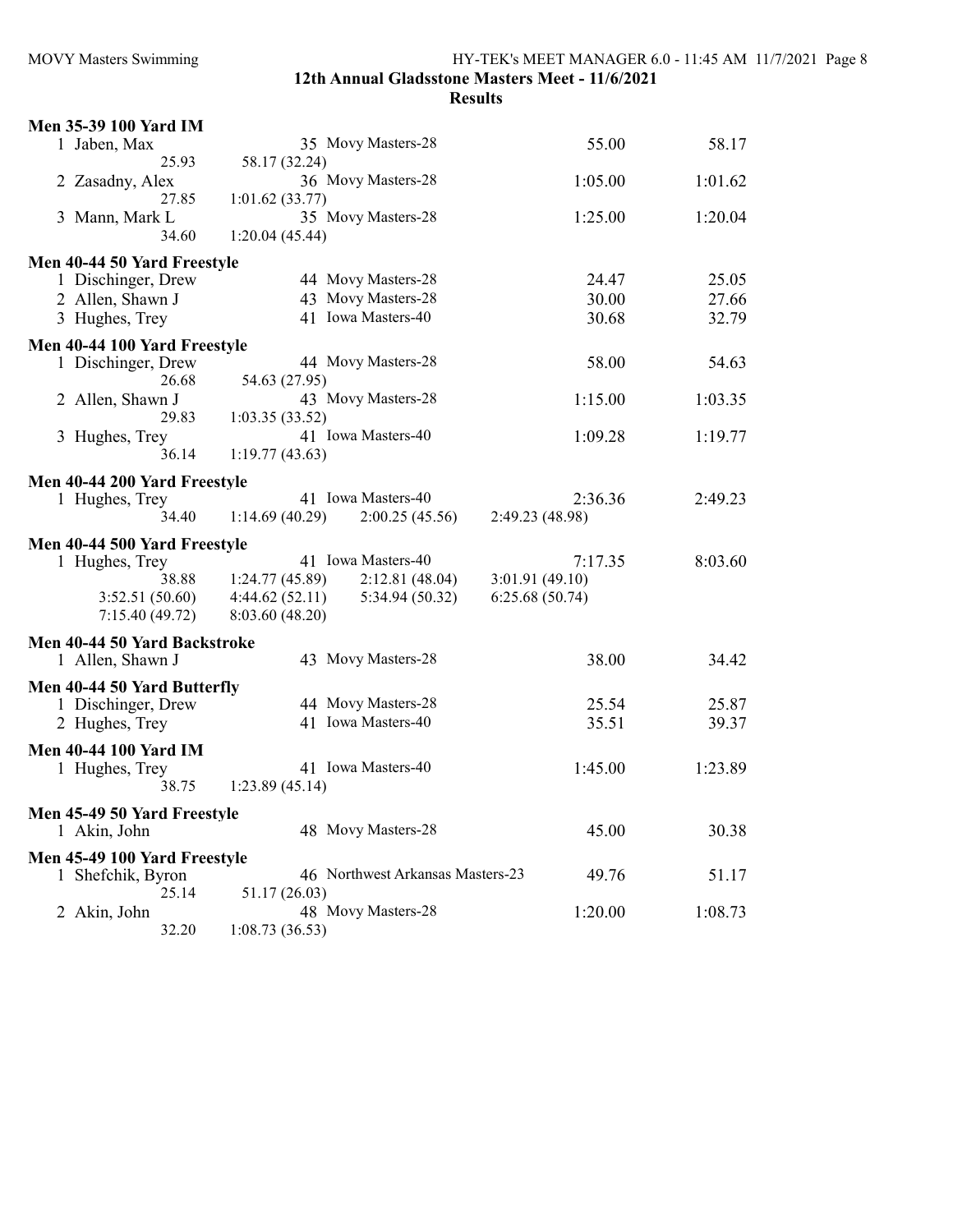#### MOVY Masters Swimming HY-TEK's MEET MANAGER 6.0 - 11:45 AM 11/7/2021 Page 9 12th Annual Gladsstone Masters Meet - 11/6/2021

| Men 45-49 1650 Yard Freestyle   |                  |                                  |                  |                      |  |
|---------------------------------|------------------|----------------------------------|------------------|----------------------|--|
| 1 Shefchik, Byron               |                  | 46 Northwest Arkansas Masters-23 |                  | 18:04.42<br>18:30.00 |  |
| 29.59                           | 1:01.86(32.27)   | 1:34.34(32.48)                   | 2:07.34(33.00)   |                      |  |
| 2:40.43 (33.09)                 | 3:13.61(33.18)   | 3:46.85 (33.24)                  | 4:20.06(33.21)   |                      |  |
| 4:53.17(33.11)                  | 5:26.43 (33.26)  | 5:59.45 (33.02)                  | 6:32.59(33.14)   |                      |  |
| 7:05.54(32.95)                  | 7:38.83 (33.29)  | 8:11.94(33.11)                   | 8:45.25 (33.31)  |                      |  |
| 9:18.49 (33.24)                 | 9:51.88 (33.39)  | 10:24.81 (32.93)                 | 10:57.89 (33.08) |                      |  |
| 11:30.71 (32.82)                | 12:03.52 (32.81) | 12:36.63 (33.11)                 | 13:09.56 (32.93) |                      |  |
| 13:42.17 (32.61)                | 14:15.35 (33.18) | 14:48.43 (33.08)                 | 15:21.04 (32.61) |                      |  |
| 15:53.96 (32.92)                | 16:27.00 (33.04) | 16:59.88 (32.88)                 | 17:32.33 (32.45) | 18:04.42 (32.09)     |  |
| Men 45-49 100 Yard Breaststroke |                  |                                  |                  |                      |  |
| 1 Shefchik, Byron               |                  | 46 Northwest Arkansas Masters-23 |                  | 58.25<br>1:00.50     |  |
| 28.81                           | 1:00.50(31.69)   |                                  |                  |                      |  |
| Men 45-49 50 Yard Butterfly     |                  |                                  |                  |                      |  |
| 1 Shefchik, Byron               |                  | 46 Northwest Arkansas Masters-23 |                  | 23.47<br>25.12       |  |
| 2 Iwaszkowiec, Jonathan P       |                  | 45 St. Louis Area Masters-22     |                  | 24.43<br>25.33       |  |
| Men 45-49 100 Yard Butterfly    |                  |                                  |                  |                      |  |
| 1 Iwaszkowiec, Jonathan P       |                  | 45 St. Louis Area Masters-22     |                  | 56.11<br>54.97       |  |
| 25.98                           | 56.11 (30.13)    |                                  |                  |                      |  |
|                                 |                  |                                  |                  |                      |  |
| <b>Men 45-49 100 Yard IM</b>    |                  | 46 Northwest Arkansas Masters-23 |                  | 53.84<br>55.67       |  |
| 1 Shefchik, Byron<br>26.28      | 55.67 (29.39)    |                                  |                  |                      |  |
| 2 Akin, John                    |                  | 48 Movy Masters-28               |                  | 1:30.00<br>1:24.28   |  |
| 38.26                           | 1:24.28(46.02)   |                                  |                  |                      |  |
|                                 |                  |                                  |                  |                      |  |
| Men 50-54 200 Yard Freestyle    |                  |                                  |                  |                      |  |
| 1 Whitlock, Doug                |                  | 52 St. Louis Area Masters-22     |                  | 2:39.26<br>2:39.97   |  |
| 36.73                           | 1:17.96(41.23)   | 1:59.67(41.71)                   | 2:39.97(40.30)   |                      |  |
| Men 50-54 500 Yard Freestyle    |                  |                                  |                  |                      |  |
| 1 Unruh, Gregory                |                  | 53 Movy Masters-28               |                  | 7:00.00<br>6:39.07   |  |
| 34.59                           | 1:13.28(38.69)   | 1:53.21(39.93)                   | 2:33.73 (40.52)  |                      |  |
| 3:14.98(41.25)                  | 3:56.74(41.76)   | 4:38.07(41.33)                   | 5:18.94(40.87)   |                      |  |
| 5:59.49 (40.55)                 | 6:39.07(39.58)   |                                  |                  |                      |  |
| 2 Whitlock, Doug                |                  | 52 St. Louis Area Masters-22     |                  | 6:39.00<br>7:07.51   |  |
| 38.27                           | 1:21.41(43.14)   | 2:04.86(43.45)                   | 2:49.01(44.15)   |                      |  |
| 3:32.68 (43.67)                 | 4:16.47(43.79)   | 5:00.65(44.18)                   | 5:43.42 (42.77)  |                      |  |
| 6:26.12(42.70)                  | 7:07.51(41.39)   |                                  |                  |                      |  |
| Men 50-54 1650 Yard Freestyle   |                  |                                  |                  |                      |  |
| 1 Whitlock, Doug                |                  | 52 St. Louis Area Masters-22     |                  | 24:03.66<br>23:37.93 |  |
| 36.08                           | 1:16.61(40.53)   | 1:58.86(42.25)                   | 2:41.86 (43.00)  |                      |  |
| 3:24.79(42.93)                  | 4:07.41(42.62)   | 4:50.17(42.76)                   | 5:33.14(42.97)   |                      |  |
| 6:16.31(43.17)                  | 6:59.98(43.67)   | 7:43.31(43.33)                   | 8:26.49(43.18)   |                      |  |
| 9:10.69(44.20)                  | 9:55.07(44.38)   | 10:39.27 (44.20)                 | 11:23.27(44.00)  |                      |  |
| 12:07.50 (44.23)                | 12:51.69 (44.19) | 13:37.35 (45.66)                 | 14:22.35 (45.00) |                      |  |
| 15:06.92 (44.57)                | 15:51.42 (44.50) | 16:37.99 (46.57)                 | 17:22.86 (44.87) |                      |  |
| 18:07.76 (44.90)                | 18:52.82 (45.06) | 19:37.09 (44.27)                 | 20:21.62 (44.53) |                      |  |
| 21:06.38 (44.76)                | 21:50.57 (44.19) | 22:34.72 (44.15)                 | 23:20.12 (45.40) | 24:03.66 (43.54)     |  |
| <b>Men 50-54 100 Yard IM</b>    |                  |                                  |                  |                      |  |
| 1 Unruh, Gregory                |                  | 53 Movy Masters-28               |                  | 1:08.80<br>1:12.17   |  |
| 32.94                           | 1:12.17(39.23)   |                                  |                  |                      |  |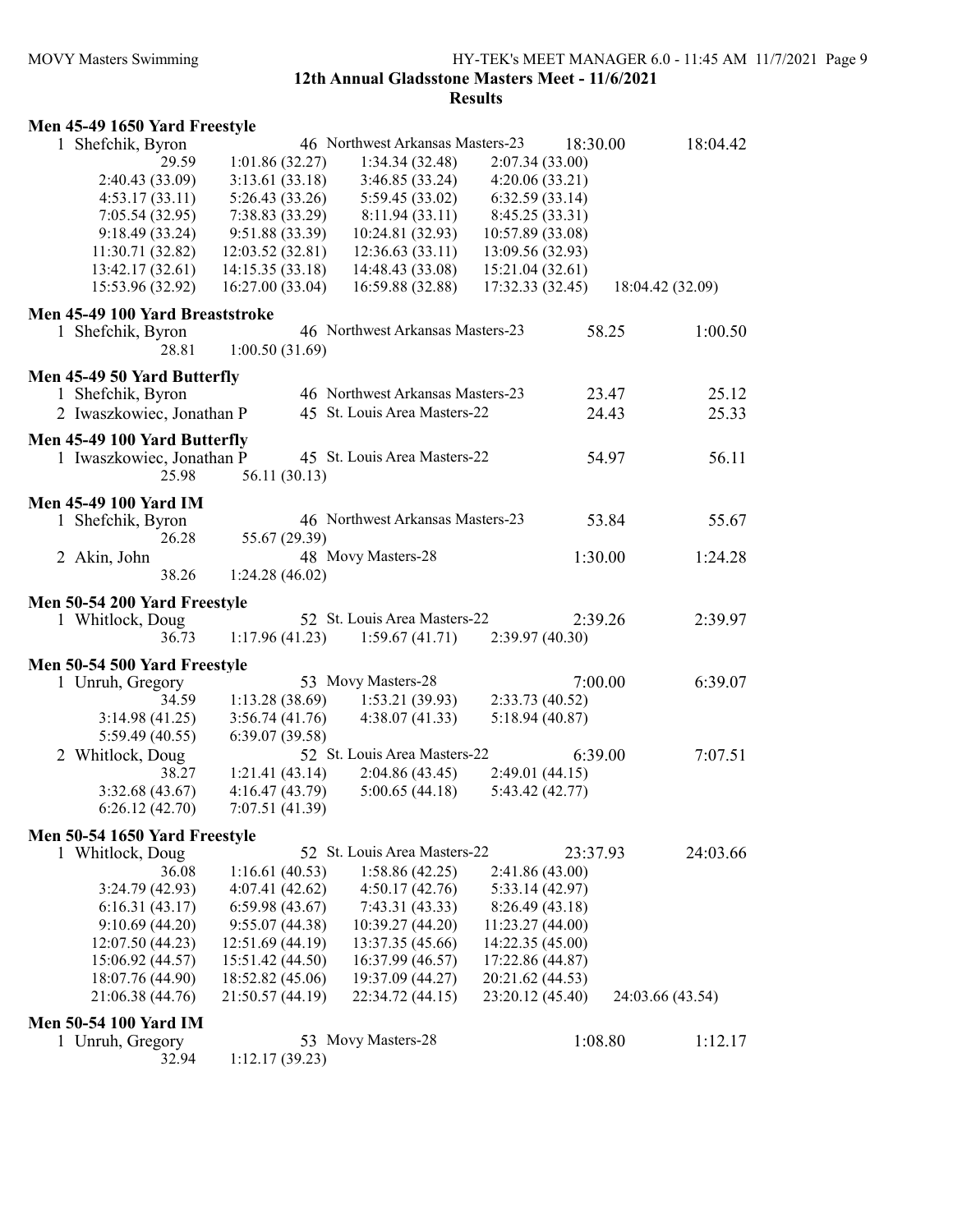|                                                       |                  |                                  | <b>Results</b>   |         |                  |  |
|-------------------------------------------------------|------------------|----------------------------------|------------------|---------|------------------|--|
| Men 55-59 50 Yard Freestyle                           |                  |                                  |                  |         |                  |  |
| 1 Rangel, Rick                                        |                  | 55 Movy Masters-28               |                  | 32.00   | 32.13            |  |
| 2 Greek, Chris                                        |                  | 56 Movy Masters-28               |                  | 33.38   | 34.18            |  |
|                                                       |                  |                                  |                  |         |                  |  |
| Men 55-59 100 Yard Freestyle                          |                  |                                  |                  |         |                  |  |
| 1 Hayden, Douglas J                                   |                  | 56 Movy Masters-28               |                  | 54.00   | 58.42            |  |
| 27.45                                                 | 58.42 (30.97)    |                                  |                  |         |                  |  |
| 2 Schmidt, Jeff                                       |                  | 58 Movy Masters-28               |                  | 58.00   | 59.67            |  |
| 28.39                                                 | 59.67 (31.28)    |                                  |                  |         |                  |  |
| 3 Rangel, Rick                                        |                  | 55 Movy Masters-28               |                  | NT      | 1:07.45          |  |
| 31.95                                                 | 1:07.45(35.50)   |                                  |                  |         |                  |  |
| 4 Greek, Chris                                        |                  | 56 Movy Masters-28               |                  | 1:15.96 | 1:18.03          |  |
| 36.31                                                 | 1:18.03(41.72)   |                                  |                  |         |                  |  |
| Men 55-59 200 Yard Freestyle                          |                  |                                  |                  |         |                  |  |
| 1 Schmidt, Jeff                                       |                  | 58 Movy Masters-28               |                  | 2:10.00 | 2:11.39          |  |
| 29.95                                                 | 1:02.18(32.23)   | 1:36.34(34.16)                   | 2:11.39(35.05)   |         |                  |  |
| 2 Halliburton, Scott                                  |                  | 59 Northwest Arkansas Masters-23 |                  | 2:02.86 | 2:12.30          |  |
| 30.34                                                 | 1:04.13(33.79)   | 1:38.47(34.34)                   | 2:12.30(33.83)   |         |                  |  |
| 3 Rangel, Rick                                        |                  | 55 Movy Masters-28               |                  | 2:41.00 | 2:27.66          |  |
| 33.05                                                 | 1:11.19(38.14)   | 1:50.29(39.10)                   | 2:27.66 (37.37)  |         |                  |  |
| Men 55-59 500 Yard Freestyle                          |                  |                                  |                  |         |                  |  |
| 1 Halliburton, Scott                                  |                  | 59 Northwest Arkansas Masters-23 |                  | 6:31.09 | 5:51.84          |  |
| 32.54                                                 | 1:08.35(35.81)   | 1:44.84(36.49)                   | 2:21.72 (36.88)  |         |                  |  |
| 2:58.01(36.29)                                        | 3:33.63(35.62)   | 4:09.13(35.50)                   | 4:44.20 (35.07)  |         |                  |  |
| 5:18.60(34.40)                                        | 5:51.84 (33.24)  |                                  |                  |         |                  |  |
| 2 Schmidt, Jeff                                       |                  | 58 Movy Masters-28               |                  | 6:00.00 | 6:08.02          |  |
| 32.72                                                 | 1:08.70(35.98)   | 1:45.79(37.09)                   | 2:23.29(37.50)   |         |                  |  |
| 3:01.23 (37.94)                                       | 3:39.50(38.27)   | 4:17.19(37.69)                   | 4:54.80(37.61)   |         |                  |  |
| 5:31.87 (37.07)                                       | 6:08.02(36.15)   |                                  |                  |         |                  |  |
|                                                       |                  |                                  |                  |         |                  |  |
| Men 55-59 1650 Yard Freestyle<br>1 Halliburton, Scott |                  | 59 Northwest Arkansas Masters-23 | 20:35.00         |         | 20:17.05         |  |
| 32.12                                                 | 1:07.57(35.45)   | 1:43.91(36.34)                   | 2:20.76(36.85)   |         |                  |  |
| 2:57.88(37.12)                                        | 3:35.06(37.18)   | 4:12.13(37.07)                   | 4:48.98 (36.85)  |         |                  |  |
| 5:25.76 (36.78)                                       | 6:03.33(37.57)   | 6:40.01(36.68)                   | 7:16.66 (36.65)  |         |                  |  |
| 7:53.39(36.73)                                        | 8:30.72 (37.33)  | 9:08.23(37.51)                   | 9:45.23(37.00)   |         |                  |  |
| 10:22.44 (37.21)                                      | 11:00.09(37.65)  | 11:37.37 (37.28)                 | 12:14.56 (37.19) |         |                  |  |
| 12:51.87 (37.31)                                      | 13:29.56 (37.69) | 14:06.86 (37.30)                 | 14:44.15 (37.29) |         |                  |  |
| 15:21.09 (36.94)                                      | 15:58.52 (37.43) | 16:36.58 (38.06)                 | 17:14.68(38.10)  |         |                  |  |
| 17:51.87 (37.19)                                      | 18:29.09 (37.22) | 19:06.06 (36.97)                 | 19:42.54 (36.48) |         | 20:17.05 (34.51) |  |
| 2 Rangel, Rick                                        |                  | 55 Movy Masters-28               | 23:30.00         |         | 21:30.45         |  |
| 33.29                                                 | 1:11.47(38.18)   | 1:50.03(38.56)                   | 2:28.73(38.70)   |         |                  |  |
| 3:07.22(38.49)                                        | 3:45.76 (38.54)  | 4:24.69 (38.93)                  | 5:02.94 (38.25)  |         |                  |  |
| 5:42.56 (39.62)                                       | 6:21.92(39.36)   | 7:01.15(39.23)                   | 7:40.88 (39.73)  |         |                  |  |
| 8:20.57(39.69)                                        | 9:00.38(39.81)   | 9:40.29 (39.91)                  | 10:20.30 (40.01) |         |                  |  |
| 11:00.03(39.73)                                       | 11:39.84 (39.81) | 12:19.39 (39.55)                 | 12:58.84 (39.45) |         |                  |  |
| 13:38.40 (39.56)                                      | 14:18.06 (39.66) | 14:58.16 (40.10)                 | 15:38.09 (39.93) |         |                  |  |
| 16:17.38 (39.29)                                      | 16:57.20 (39.82) | 17:36.58 (39.38)                 | 18:16.03 (39.45) |         |                  |  |
| 18:55.73 (39.70)                                      | 19:34.87 (39.14) | 20:14.56 (39.69)                 | 20:54.17 (39.61) |         | 21:30.45 (36.28) |  |
| Men 55-59 50 Yard Breaststroke                        |                  |                                  |                  |         |                  |  |
| 1 Thompson, Anthony                                   |                  | 57 Movy Masters-28               |                  | 33.33   | 33.22            |  |
|                                                       |                  |                                  |                  |         |                  |  |
| Men 55-59 100 Yard Breaststroke                       |                  |                                  |                  |         |                  |  |
| 1 Thompson, Anthony                                   |                  | 57 Movy Masters-28               |                  | 1:11.11 | 1:15.22          |  |
| 34.53                                                 | 1:15.22(40.69)   |                                  |                  |         |                  |  |
|                                                       |                  |                                  |                  |         |                  |  |

MOVY Masters Swimming HY-TEK's MEET MANAGER 6.0 - 11:45 AM 11/7/2021 Page 10

12th Annual Gladsstone Masters Meet - 11/6/2021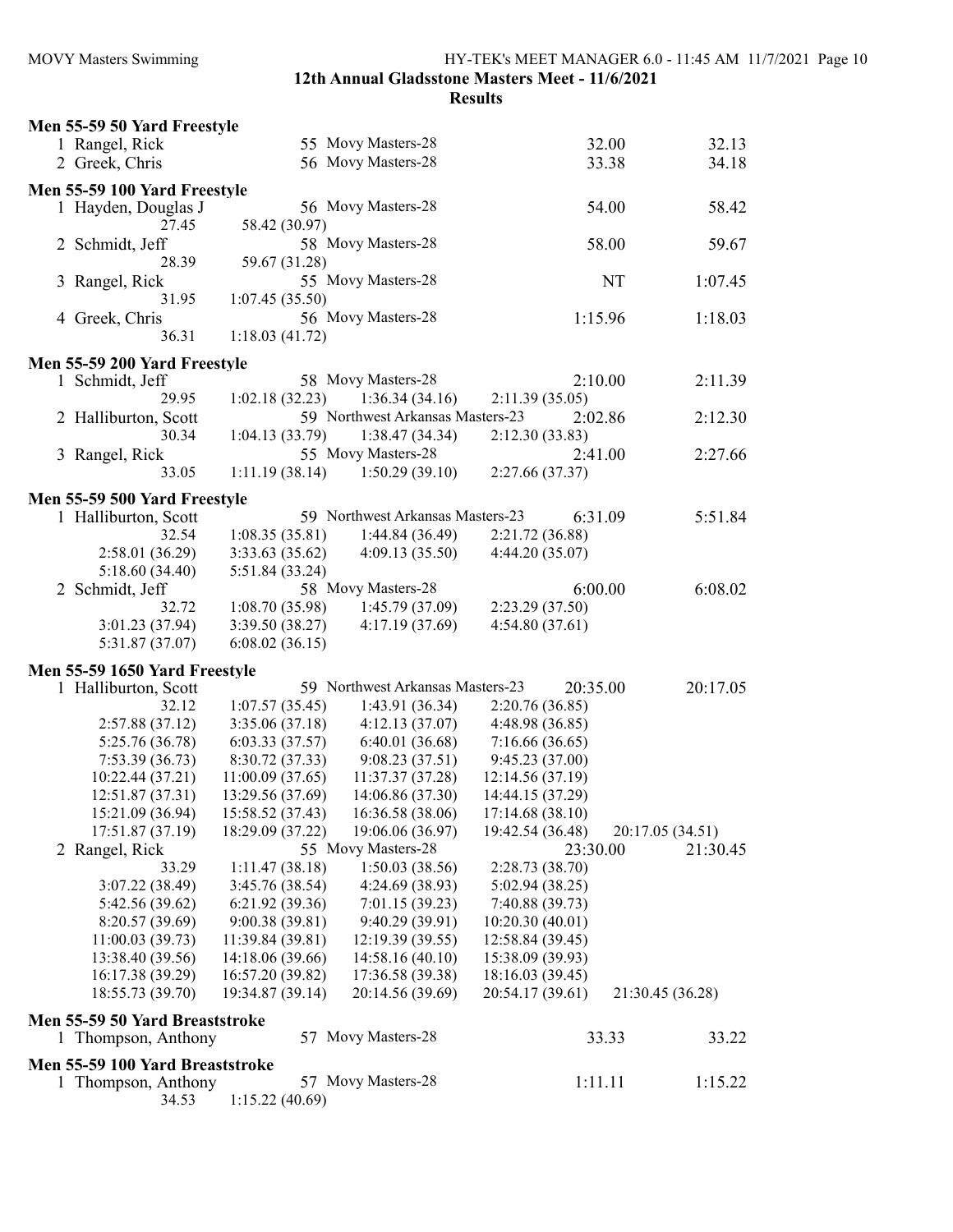| Men 55-59 200 Yard Breaststroke   |                                   |                                     |                                    |          |
|-----------------------------------|-----------------------------------|-------------------------------------|------------------------------------|----------|
| 1 Thompson, Anthony               |                                   | 57 Movy Masters-28                  | 2:50.55                            | 2:46.14  |
| 36.30                             | 1:19.81(43.51)                    | 2:04.04(44.23)                      | 2:46.14(42.10)                     |          |
| Men 55-59 50 Yard Butterfly       |                                   |                                     |                                    |          |
| 1 Halliburton, Scott              |                                   | 59 Northwest Arkansas Masters-23    | 27.95                              | 28.81    |
|                                   |                                   |                                     |                                    |          |
| Men 55-59 100 Yard Butterfly      |                                   |                                     |                                    |          |
| 1 Thompson, Anthony               |                                   | 57 Movy Masters-28                  | 1:11.11                            | 1:16.02  |
| 34.20                             | 1:16.02(41.82)                    |                                     |                                    |          |
| <b>Men 55-59 100 Yard IM</b>      |                                   |                                     |                                    |          |
| 1 Greek, Chris                    |                                   | 56 Movy Masters-28                  | NT                                 | 1:36.30  |
| 44.41                             | 1:36.30(51.89)                    |                                     |                                    |          |
|                                   |                                   |                                     |                                    |          |
| Men 60-64 50 Yard Freestyle       |                                   |                                     |                                    |          |
| 1 Welchlin, Bob                   |                                   | 64 Movy Masters-28                  | 26.00                              | 26.32    |
| 2 Hugo, Duane J                   |                                   | 64 Lincoln Masters and Others-29    | 33.55                              | 32.34    |
| 3 Shirley, Matthew G              |                                   | 60 Movy Masters-28                  | 29.99                              | 33.35    |
| Men 60-64 100 Yard Freestyle      |                                   |                                     |                                    |          |
| 1 Biesecker, Cal D                |                                   | 60 Movy Masters-28                  | 58.92                              | 58.76    |
| 28.58                             | 58.76 (30.18)                     |                                     |                                    |          |
| 2 Miller, Brent                   |                                   | 62 Movy Masters-28                  | 56.00                              | 59.08    |
| 27.93                             | 59.08 (31.15)                     |                                     |                                    |          |
| Hugo, Duane J<br>3                |                                   | 64 Lincoln Masters and Others-29    | 1:15.70                            | 1:11.62  |
| 34.12                             | 1:11.62(37.50)                    |                                     |                                    |          |
| Shirley, Matthew G<br>4           |                                   | 60 Movy Masters-28                  | 1:05.55                            | 1:18.94  |
| 37.40                             | 1:18.94(41.54)                    |                                     |                                    |          |
|                                   |                                   |                                     |                                    |          |
|                                   |                                   |                                     |                                    |          |
| Men 60-64 200 Yard Freestyle      |                                   |                                     |                                    |          |
| 1 Hugo, Duane J                   |                                   | 64 Lincoln Masters and Others-29    | 2:40.85                            | 2:43.67  |
| 35.64                             | 1:16.73(41.09)                    | 2:01.11(44.38)                      | 2:43.67(42.56)                     |          |
|                                   |                                   |                                     |                                    |          |
| Men 60-64 1000 Yard Freestyle     |                                   | 60 Movy Masters-28                  | 12:10.00                           | 11:58.14 |
| 1 Biesecker, Cal D<br>32.59       |                                   |                                     |                                    |          |
|                                   | 1:07.61(35.02)                    | 1:42.42(34.81)<br>4:05.34(35.83)    | 2:17.91 (35.49)<br>4:40.88 (35.54) |          |
| 2:53.50(35.59)                    | 3:29.51(36.01)                    | 6:29.44(36.34)                      |                                    |          |
| 5:16.93(36.05)<br>7:42.23 (36.39) | 5:53.10(36.17)<br>8:19.02 (36.79) |                                     | 7:05.84(36.40)<br>9:32.40(36.91)   |          |
|                                   |                                   | 8:55.49 (36.47)<br>11:23.24 (36.95) |                                    |          |
| 10:09.39 (36.99)<br>11:58.14()    | 10:46.29 (36.90)                  |                                     | 11:58.14 (34.90)                   |          |
|                                   |                                   |                                     |                                    |          |
| Men 60-64 50 Yard Backstroke      |                                   |                                     |                                    |          |
| 1 Miller, Brent                   |                                   | 62 Movy Masters-28                  | 29.50                              | 30.53    |
| 2 Hugo, Duane J                   |                                   | 64 Lincoln Masters and Others-29    | 45.57                              | 43.70    |
| Men 60-64 100 Yard Butterfly      |                                   |                                     |                                    |          |
| 1 Biesecker, Cal D                |                                   | 60 Movy Masters-28                  | 1:11.00                            | 1:07.49  |
| 31.45                             | 1:07.49(36.04)                    |                                     |                                    |          |
| 2 Shirley, Matthew G              |                                   | 60 Movy Masters-28                  | 1:22.66                            | 1:46.26  |
| 50.54                             | 1:46.26(55.72)                    |                                     |                                    |          |
|                                   |                                   |                                     |                                    |          |
| <b>Men 60-64 100 Yard IM</b>      |                                   |                                     |                                    |          |
| 1 Miller, Brent                   |                                   | 62 Movy Masters-28                  | 1:02.50                            | 1:06.47  |
| 30.37                             | 1:06.47(36.10)                    |                                     |                                    |          |
| 2 Biesecker, Cal D<br>32.12       | 1:09.21(37.09)                    | 60 Movy Masters-28                  | 1:10.94                            | 1:09.21  |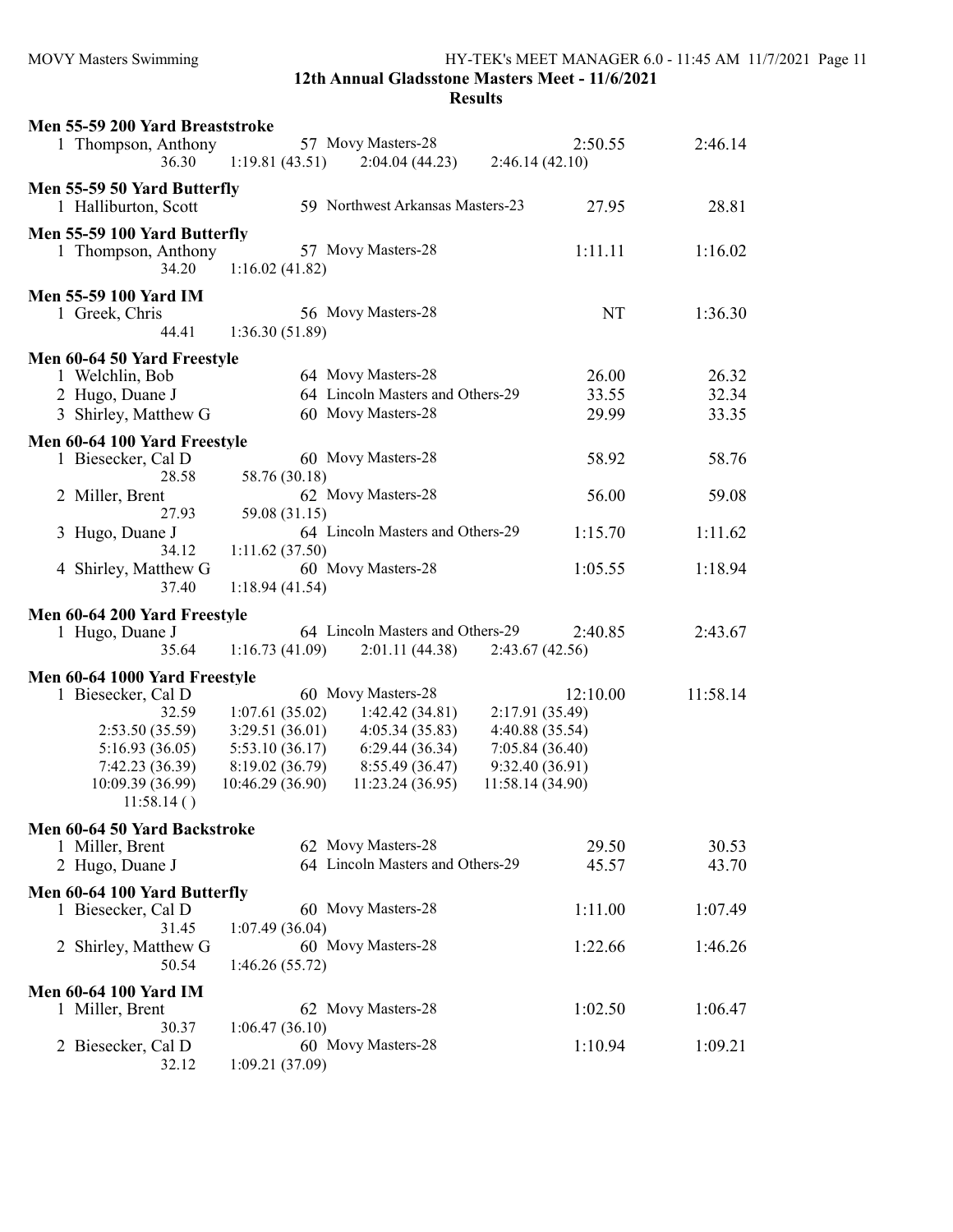MOVY Masters Swimming HY-TEK's MEET MANAGER 6.0 - 11:45 AM 11/7/2021 Page 12 12th Annual Gladsstone Masters Meet - 11/6/2021

| (Men 60-64 100 Yard IM)<br>3 Shirley, Matthew G<br>44.20                                                                                                                                    | 60 Movy Masters-28<br>1:36.13(51.93)                                                                                                                                                                                                                                                                                     | 1:35.99                                                                                                                                                       | 1:36.13                     |
|---------------------------------------------------------------------------------------------------------------------------------------------------------------------------------------------|--------------------------------------------------------------------------------------------------------------------------------------------------------------------------------------------------------------------------------------------------------------------------------------------------------------------------|---------------------------------------------------------------------------------------------------------------------------------------------------------------|-----------------------------|
| <b>Men 60-64 200 Yard IM</b><br>1 Welchlin, Bob<br>34.43                                                                                                                                    | 64 Movy Masters-28<br>2:03.91 (48.54)<br>1:15.37(40.94)                                                                                                                                                                                                                                                                  | 2:39.53<br>2:40.69 (36.78)                                                                                                                                    | 2:40.69                     |
| <b>Men 60-64 400 Yard IM</b><br>1 Welchlin, Bob<br>37.26<br>3:37.15 (49.94)                                                                                                                 | 64 Movy Masters-28<br>1:20.56(43.30)<br>2:04.00(43.44)<br>4:28.53(51.38)<br>5:08.81(40.28)                                                                                                                                                                                                                               | 5:48.48<br>2:47.21 (43.21)<br>5:48.47 (39.66)                                                                                                                 | 5:48.47                     |
| Men 65-69 100 Yard Freestyle<br>1 Richey, Keith<br>30.30                                                                                                                                    | 69 Movy Masters-28<br>1:02.36(32.06)                                                                                                                                                                                                                                                                                     | 1:04.00                                                                                                                                                       | 1:02.36                     |
| Men 65-69 200 Yard Freestyle<br>1 Richey, Keith<br>31.86                                                                                                                                    | 69 Movy Masters-28<br>1:05.93(34.07)<br>1:41.74(35.81)                                                                                                                                                                                                                                                                   | 2:25.00<br>2:18.01(36.27)                                                                                                                                     | 2:18.01                     |
| Men 65-69 1650 Yard Freestyle<br>1 Fischer, Mark A<br>48.86<br>4:54.44(1:01.51)<br>9:02.97(1:03.28)<br>13:11.80 (1:00.14)<br>17:18.45 (1:01.30)<br>21:30.84 (1:03.63)<br>25:45.31 (1:03.85) | 67 Movy Masters-28<br>1:50.69(1:01.83)<br>2:54.24(1:03.55)<br>5:54.43(59.99)<br>6:56.51 (1:02.08)<br>10:03.72(1:00.75)<br>11:07.64(1:03.92)<br>14:15.85(1:04.05)<br>15:16.32(1:00.47)<br>18:20.95(1:02.50)<br>19:24.49 (1:03.54)<br>22:34.37 (1:03.53)<br>23:38.04 (1:03.67)<br>26:47.05 (1:01.74)<br>27:50.48 (1:03.43) | 23:20.00<br>3:52.93 (58.69)<br>7:59.69 (1:03.18)<br>12:11.66 (1:04.02)<br>16:17.15(1:00.83)<br>20:27.21 (1:02.72)<br>24:41.46 (1:03.42)<br>28:54.80 (1:04.32) | 34:06.64                    |
| 29:57.37 (1:02.57)<br>Men 65-69 50 Yard Breaststroke<br>1 Lyon, Bob                                                                                                                         | 31:01.00 (1:03.63)<br>32:04.17 (1:03.17)<br>66 Movy Masters-28                                                                                                                                                                                                                                                           | 33:07.71 (1:03.54)<br>35.00                                                                                                                                   | 34:06.64 (58.93)<br>35.44   |
| 2 Recalde, Marco<br>Men 65-69 100 Yard Breaststroke<br>1 Lyon, Bob<br>37.36<br>2 Recalde, Marco<br>55.50                                                                                    | 67 Movy Masters-28<br>66 Movy Masters-28<br>1:17.40(40.04)<br>67 Movy Masters-28<br>1:57.62(1:02.12)                                                                                                                                                                                                                     | 50.99<br>1:16.00<br>1:55.99                                                                                                                                   | 52.05<br>1:17.40<br>1:57.62 |
| Men 65-69 50 Yard Butterfly<br>1 Richey, Keith<br>2 Recalde, Marco                                                                                                                          | 69 Movy Masters-28<br>67 Movy Masters-28                                                                                                                                                                                                                                                                                 | 32.50<br>36.99                                                                                                                                                | 30.94<br>40.11              |
| Men 65-69 100 Yard Butterfly<br>1 Recalde, Marco<br>44.84                                                                                                                                   | 67 Movy Masters-28<br>1:41.62(56.78)                                                                                                                                                                                                                                                                                     | 1:40.00                                                                                                                                                       | 1:41.62                     |
| <b>Men 65-69 100 Yard IM</b><br>1 Recalde, Marco<br>47.35                                                                                                                                   | 67 Movy Masters-28<br>1:38.51(51.16)                                                                                                                                                                                                                                                                                     | 1:32.99                                                                                                                                                       | 1:38.51                     |
| <b>Men 65-69 200 Yard IM</b><br>1 Recalde, Marco<br>47.08                                                                                                                                   | 67 Movy Masters-28<br>1:48.89(1:01.81)<br>2:57.87 (1:08.98)                                                                                                                                                                                                                                                              | 3:35.99<br>3:47.22 (49.35)                                                                                                                                    | 3:47.22                     |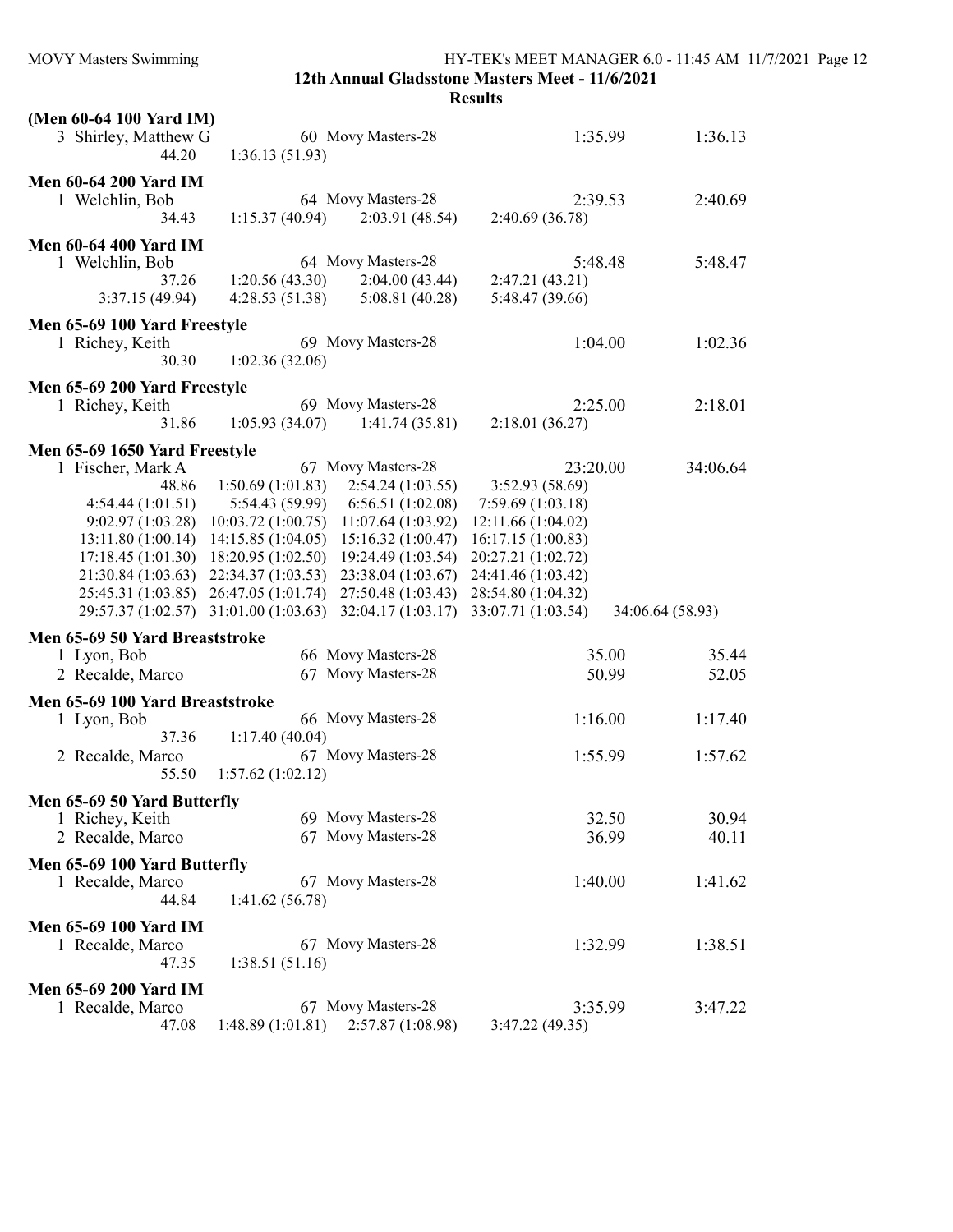MOVY Masters Swimming HY-TEK's MEET MANAGER 6.0 - 11:45 AM 11/7/2021 Page 13 12th Annual Gladsstone Masters Meet - 11/6/2021

|                              | <b>Men 65-69 400 Yard IM</b>    |                  |                    |                  |         |                  |
|------------------------------|---------------------------------|------------------|--------------------|------------------|---------|------------------|
| 1 Lyon, Bob                  |                                 |                  | 66 Movy Masters-28 |                  | 6:00.00 | 5:36.34          |
|                              | 35.15                           | 1:15.67(40.52)   | 2:00.89(45.22)     | 2:45.98 (45.09)  |         |                  |
|                              | 3:34.16(48.18)                  | 4:21.37(47.21)   | 5:00.15 (38.78)    | 5:36.34 (36.19)  |         |                  |
|                              | Men 70-74 50 Yard Freestyle     |                  |                    |                  |         |                  |
|                              | 1 Beynon, James V               |                  | 73 Movy Masters-28 |                  | 36.00   | 38.52            |
|                              | Men 70-74 500 Yard Freestyle    |                  |                    |                  |         |                  |
| 1 Glidden, Chip              |                                 |                  | 71 Movy Masters-28 |                  | 6:45.23 | 7:10.99          |
|                              | 40.15                           | 1:23.65(43.50)   | 2:07.59(43.94)     | 2:51.53 (43.94)  |         |                  |
|                              | 3:35.76(44.23)                  | 4:19.01(43.25)   | 5:02.41(43.40)     | 5:45.99 (43.58)  |         |                  |
|                              | 6:29.19(43.20)                  | 7:10.99(41.80)   |                    |                  |         |                  |
|                              |                                 |                  |                    |                  |         |                  |
|                              | Men 70-74 1650 Yard Freestyle   |                  |                    |                  |         |                  |
| 1 Glidden, Chip              |                                 |                  | 71 Movy Masters-28 | 22:18.30         |         | 24:01.48         |
|                              | 39.70                           | 1:22.93(43.23)   | 2:05.88(42.95)     | 2:49.43 (43.55)  |         |                  |
|                              | 3:32.74(43.31)                  | 4:16.17(43.43)   | 4:59.60(43.43)     | 5:42.74(43.14)   |         |                  |
|                              | 6:26.03(43.29)                  | 7:09.37(43.34)   | 7:52.68(43.31)     | 8:36.01 (43.33)  |         |                  |
|                              | 9:19.51(43.50)                  | 10:03.46(43.95)  | 10:46.84 (43.38)   | 11:30.66 (43.82) |         |                  |
|                              | 12:14.78 (44.12)                | 12:58.39(43.61)  | 13:42.16 (43.77)   | 14:25.77 (43.61) |         |                  |
|                              | 15:10.84 (45.07)                | 15:55.36 (44.52) | 16:39.36 (44.00)   | 17:23.76 (44.40) |         |                  |
|                              | 18:08.26 (44.50)                | 18:52.47 (44.21) | 19:37.18 (44.71)   | 20:21.64 (44.46) |         |                  |
|                              | 21:06.34 (44.70)                | 21:50.40 (44.06) | 22:34.38 (43.98)   | 23:18.59 (44.21) |         | 24:01.48 (42.89) |
|                              | 2 LeMaster, Stan                |                  | 74 Iowa Masters-40 | 24:07.00         |         | 24:16.48         |
|                              | 38.28                           | 1:21.72(43.44)   | 2:04.80(43.08)     | 2:48.47 (43.67)  |         |                  |
|                              | 3:31.92(43.45)                  | 4:15.39(43.47)   | 4:58.74(43.35)     | 5:43.16 (44.42)  |         |                  |
|                              | 6:27.65(44.49)                  | 7:11.44 (43.79)  | 7:55.67(44.23)     | 8:40.25 (44.58)  |         |                  |
|                              | 9:24.39(44.14)                  | 10:09.06 (44.67) | 10:53.53 (44.47)   | 11:37.36 (43.83) |         |                  |
|                              | 12:22.57(45.21)                 | 13:07.41 (44.84) | 13:51.80 (44.39)   | 14:36.07 (44.27) |         |                  |
|                              | 15:20.92 (44.85)                | 16:05.20 (44.28) | 16:49.45 (44.25)   | 17:34.37 (44.92) |         |                  |
|                              | 18:19.18 (44.81)                | 19:04.68 (45.50) | 19:50.14 (45.46)   | 20:34.54 (44.40) |         |                  |
|                              | 21:19.99 (45.45)                | 22:05.45 (45.46) | 22:49.80 (44.35)   | 23:33.93 (44.13) |         | 24:16.48 (42.55) |
|                              | Men 70-74 100 Yard Backstroke   |                  |                    |                  |         |                  |
| 1 Glidden, Chip              |                                 |                  | 71 Movy Masters-28 |                  | 1:30.30 | 1:25.92          |
|                              | 42.68                           | 1:25.92(43.24)   |                    |                  |         |                  |
|                              |                                 |                  |                    |                  |         |                  |
|                              | Men 70-74 200 Yard Backstroke   |                  |                    |                  |         |                  |
| 1 Glidden, Chip              |                                 |                  | 71 Movy Masters-28 |                  | 3:11.11 | 3:00.54          |
|                              | 43.93                           | 1:29.33(45.40)   | 2:15.20(45.87)     | 3:00.54(45.34)   |         |                  |
|                              | Men 70-74 200 Yard Breaststroke |                  |                    |                  |         |                  |
|                              | 1 LeMaster, Stan                |                  | 74 Iowa Masters-40 |                  | 3:19.20 | 3:14.84          |
|                              | 43.90                           | 1:34.30(50.40)   | 2:24.89(50.59)     | 3:14.84(49.95)   |         |                  |
|                              | Men 70-74 200 Yard Butterfly    |                  |                    |                  |         |                  |
|                              | 1 LeMaster, Stan                |                  | 74 Iowa Masters-40 |                  | 3:22.03 | 3:19.72          |
|                              | 45.52                           | 1:38.47(52.95)   | 2:30.30(51.83)     | 3:19.72(49.42)   |         |                  |
|                              |                                 |                  |                    |                  |         |                  |
|                              | <b>Men 70-74 100 Yard IM</b>    |                  |                    |                  |         |                  |
|                              | 1 Beynon, James V               |                  | 73 Movy Masters-28 |                  | 1:40.00 | 1:39.36          |
|                              | 47.35                           | 1:39.36(52.01)   |                    |                  |         |                  |
| <b>Men 70-74 200 Yard IM</b> |                                 |                  |                    |                  |         |                  |
|                              | 1 LeMaster, Stan                |                  | 74 Iowa Masters-40 | 2:58.51          |         | 2:59.37          |
|                              | 40.60                           | 1:30.76(50.16)   | 2:20.06(49.30)     | 2:59.37(39.31)   |         |                  |
|                              |                                 |                  |                    |                  |         |                  |